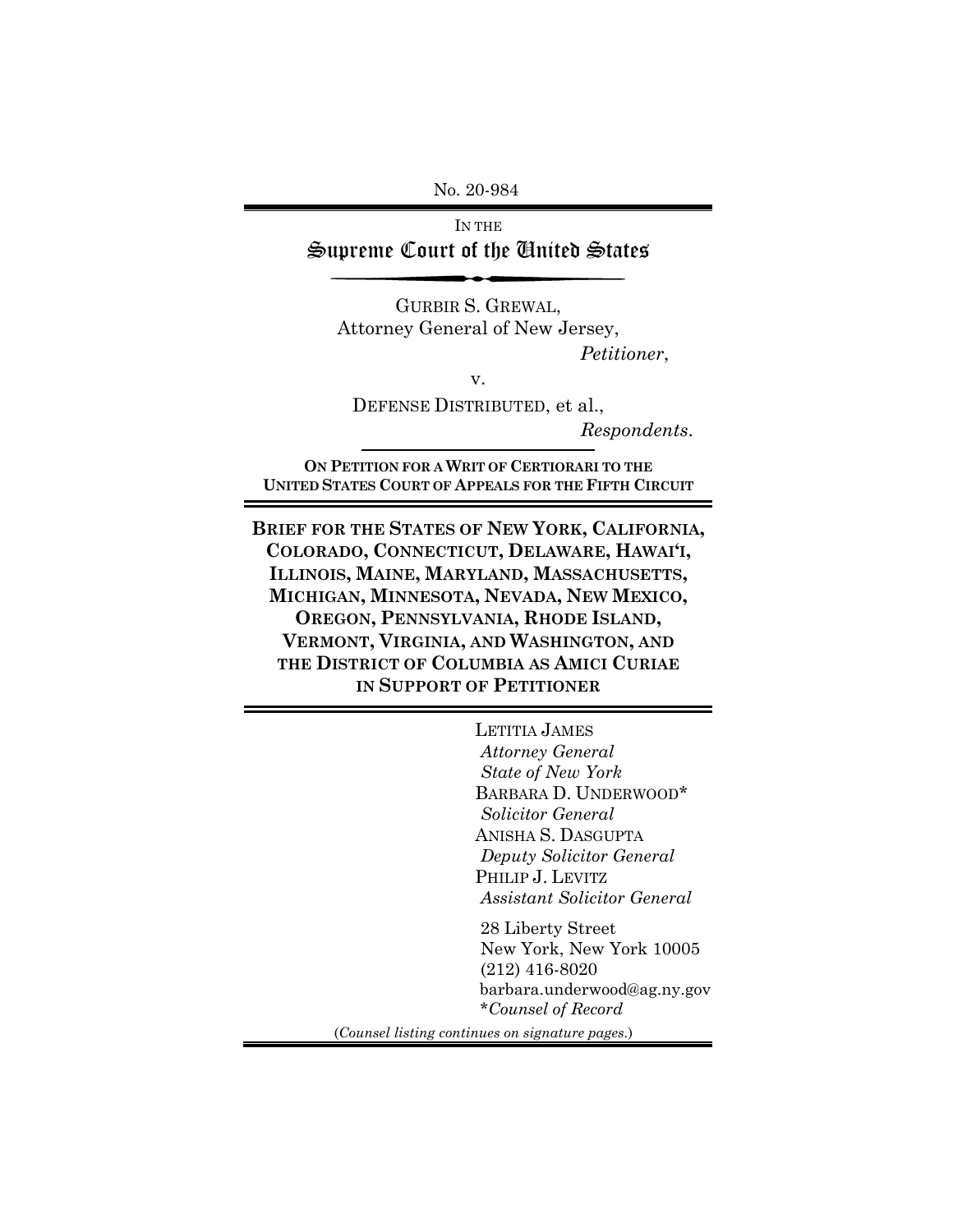# **TABLE OF CONTENTS**

| L. Cease-and-Desist Letters Sent Out of State<br>Are a Critical Tool for States to Enforce<br>Their Own Laws and Protect Their Own                                                                                                |
|-----------------------------------------------------------------------------------------------------------------------------------------------------------------------------------------------------------------------------------|
| II. Principles of State Sovereignty and<br>Federalism That This Court Has Recognized<br><b>Prohibit Courts from Exercising Personal</b><br>Jurisdiction Over Out-of-State Officials<br>Based Only on Cease-and-Desist Letters. 11 |
| A. State Officials Do Not Establish<br>Minimum Contacts with Another State<br>Merely by Sending a Cease-and-Desist                                                                                                                |
| B. It Offends State-Sovereignty and<br>Federalism Principles for Courts to<br>Exercise Personal Jurisdiction over Out-<br>of-State Officials Who Are Enforcing<br>Their Own State's Laws from Their Own                           |
|                                                                                                                                                                                                                                   |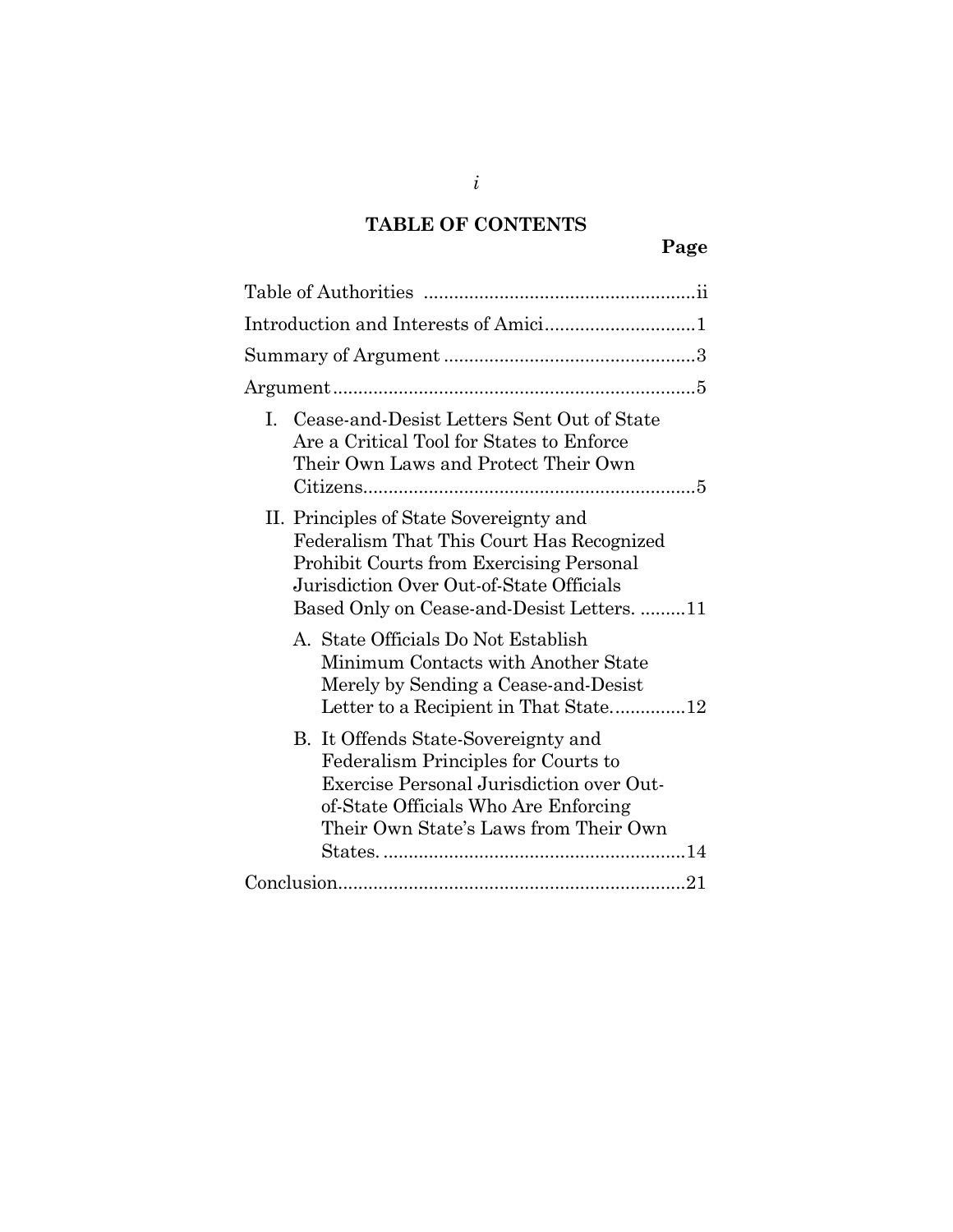# **TABLE OF AUTHORITIES**

# **Cases Page(s)**

| Agey v. American Liberty Pipe Line Co., 141 Tex.                                           |
|--------------------------------------------------------------------------------------------|
| Bernhardt v. Polygraphic Co. of Am., 350 U.S.                                              |
| Bishop v. Wood, 426 U.S. 341 (1976)  17                                                    |
| Bristol-Myers Squibb Co. v. Superior Court of<br>Cal., San Francisco Cty., 137 S. Ct. 1773 |
| Charles Scribner's Sons v. Marrs, 114 Tex. 11                                              |
| Commonwealth v. Johnson, 423 S.W.3d 718 (Ky.                                               |
| Defense Distributed v. Attorney General of N.J.,                                           |
| Disciplinary Counsel v. Dann, 134 Ohio St. 3d                                              |
|                                                                                            |
| Exxon Mobil Corp. v. Attorney General, 479                                                 |
| In re Criminal Investigation No. 1, 75 Md. App.                                            |
| Secretary of Admin. & Fin. v. Attorney General,                                            |
| <i>Shepard v. Attorney General, 409 Mass. 398</i>                                          |
| Florida ex rel. Shevin v. Exxon Corp., 526 F.2d                                            |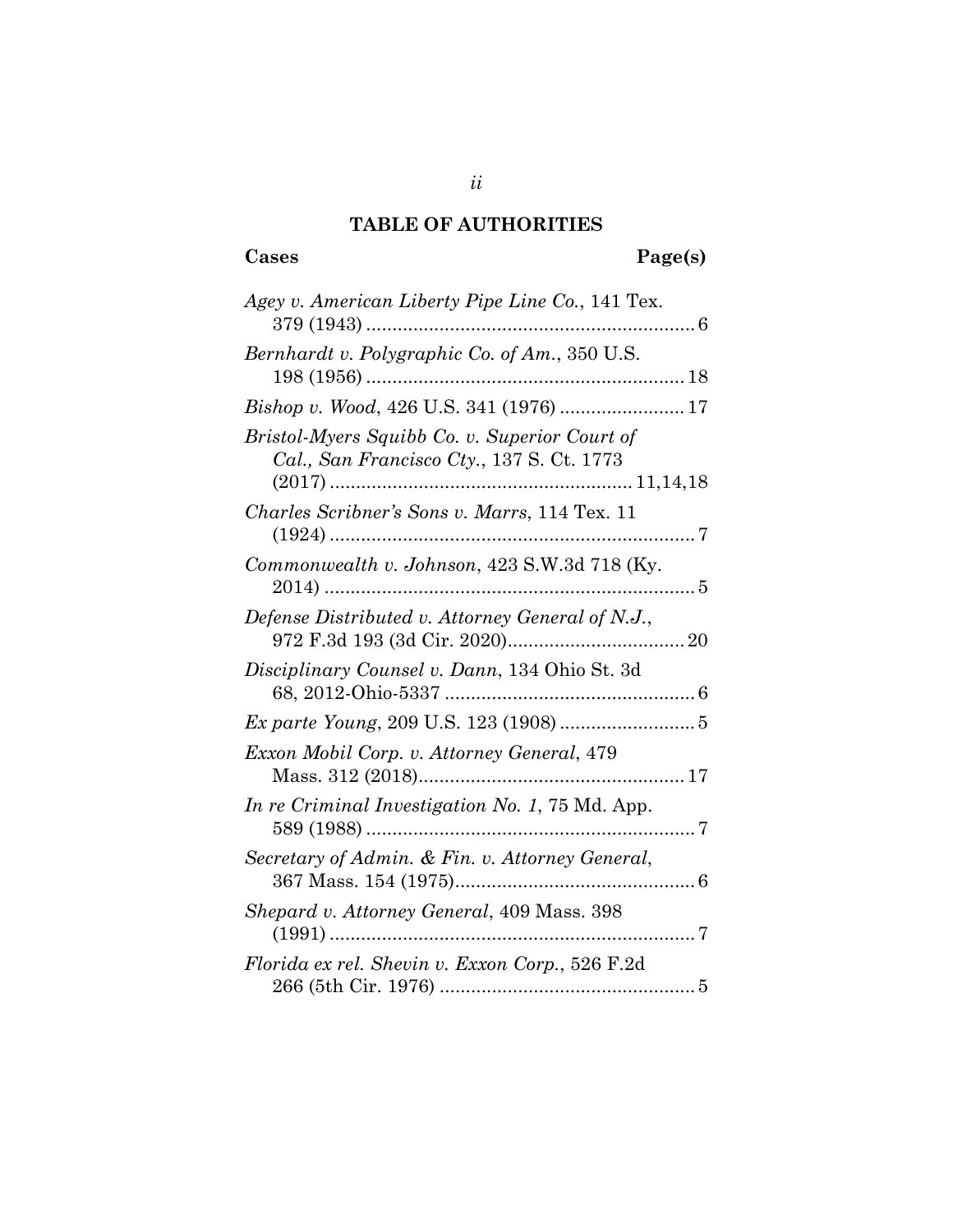## Cases

# Page(s)

| <i>Stroman Realty, Inc. v. Wercinski,</i> 513 F.3d 476 |  |
|--------------------------------------------------------|--|
| Synanon Found., Inc. v. California, 444 U.S.           |  |
| United States v. Hohri, 482 U.S. 64 (1987)  17         |  |
|                                                        |  |
| World-Wide Volkswagen Corp. v. Woodson, 444            |  |

## Laws

| Mass. Gen. Laws Ann. ch. 93A |   |
|------------------------------|---|
|                              |   |
| Ş                            |   |
|                              |   |
| Me. Rev. Stat. Ann.          |   |
| tit. 5                       |   |
|                              |   |
|                              |   |
|                              |   |
|                              |   |
| tit. $10$                    |   |
|                              |   |
| Miss. Code Ann.              |   |
|                              |   |
|                              |   |
|                              |   |
| N.J. Stat. Ann.              |   |
|                              |   |
|                              |   |
| N.M. Stat. Ann.              |   |
|                              | 6 |
|                              |   |
|                              |   |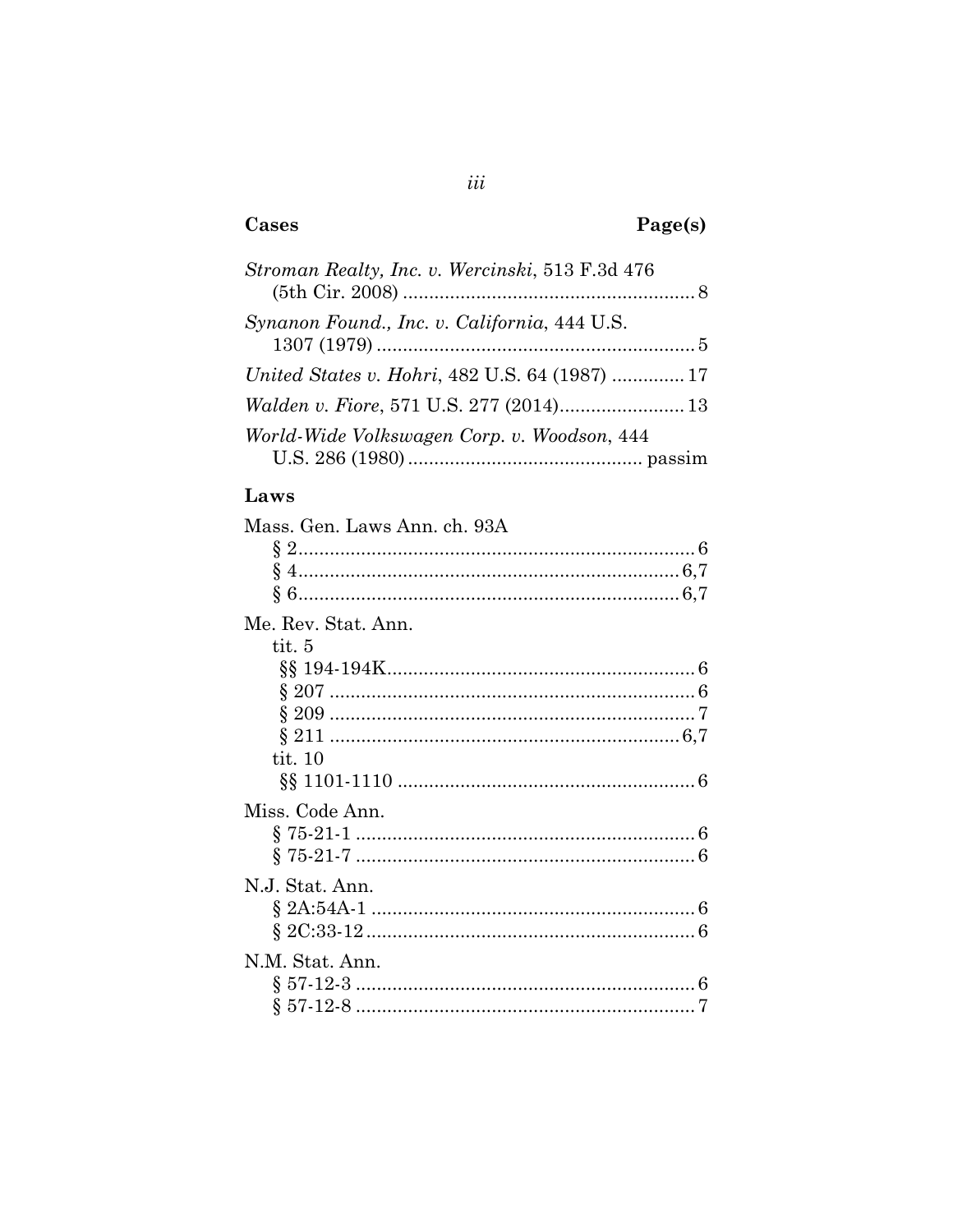| Laws                                        | Page(s) |
|---------------------------------------------|---------|
| N.M. Stat. Ann. (cont'd)                    |         |
|                                             |         |
|                                             |         |
|                                             |         |
|                                             |         |
|                                             |         |
| N.Y. Gen. Bus. Law                          |         |
|                                             |         |
|                                             |         |
|                                             |         |
|                                             |         |
| N.Y. Not-for-Profit Corp. Law               |         |
|                                             |         |
|                                             |         |
|                                             |         |
|                                             |         |
| Tex. Bus. & Com. Code Ann.                  |         |
|                                             |         |
|                                             |         |
|                                             |         |
|                                             |         |
| Tex. Civ. Prac. & Rem. Code Ann. ch. 125  6 |         |
| Wash. Rev. Code Ann.                        |         |
|                                             |         |
|                                             |         |
|                                             |         |
|                                             |         |
| Ş                                           |         |
| <b>Rules</b>                                |         |
|                                             |         |
|                                             |         |

 $iv$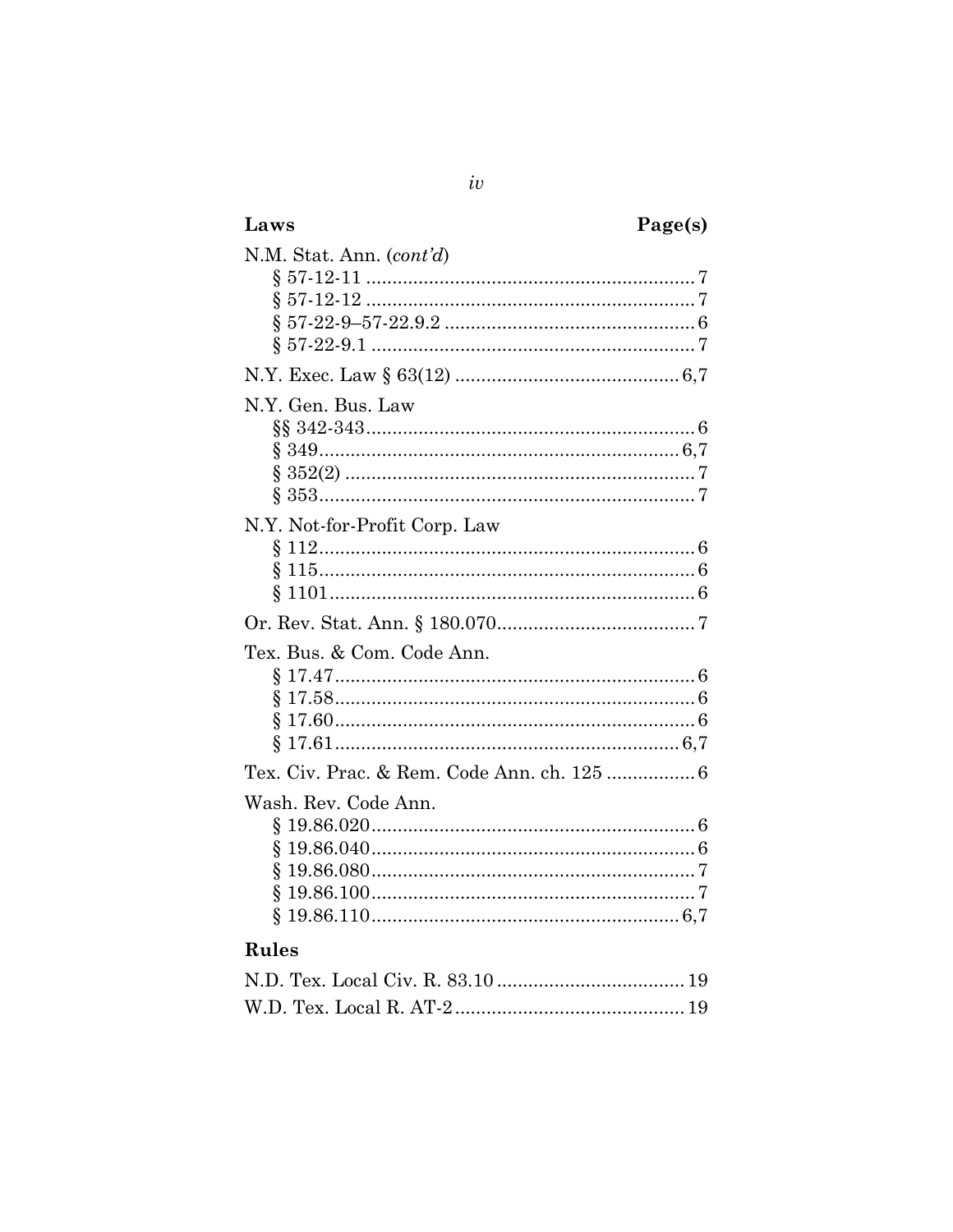# **Miscellaneous Authorities Page(s)**

| Brendan J. Lyons, New York AG Has Sent 1,686<br>Cease and Desist Orders During Pandemic,<br>Albany Times Union (May 14, 2020),<br>https://www.timesunion.com/news/article/New<br>-York-AG-has-sent-1-686-cease-and-desist-                                                                                                                                                 |
|----------------------------------------------------------------------------------------------------------------------------------------------------------------------------------------------------------------------------------------------------------------------------------------------------------------------------------------------------------------------------|
| Cal. Office of Att'y Gen., Press Release, Attorney<br>General Becerra and Secretary of State<br>Padilla Send Cease and Desist Letters on<br>Ballot Drop Boxes (Oct. 12, 2020),<br>https://oag.ca.gov/news/press-releases/<br>attorney-general-becerra-and-secretary-state-                                                                                                 |
| D.C. Office of Att'y Gen., Press Release, AG<br>Racine and 33 Attorneys General Urge<br>Amazon, Craigslist, eBay, Facebook, and<br>Walmart to Crack Down on Online Price<br>Gouging (Mar. 25, 2020), https://oag.dc.gov/<br>release/ag-racine-and-33-attorneys-general-                                                                                                    |
| Jeremy Kohler, St. Louis County Has Issued<br>Dozens of Cease-and-Desist Letters to<br>Restaurants Flouting County Health Order,<br>St. Louis Post-Dispatch (Nov. 24, 2020),<br>https://www.stltoday.com/news/local/govt-and-<br>politics/st-louis-county-has-issued-dozens-of-<br>cease-and-desist-letters-to-restaurants-<br>flouting-county/article_22f42cfa-a849-5ae5- |

*v*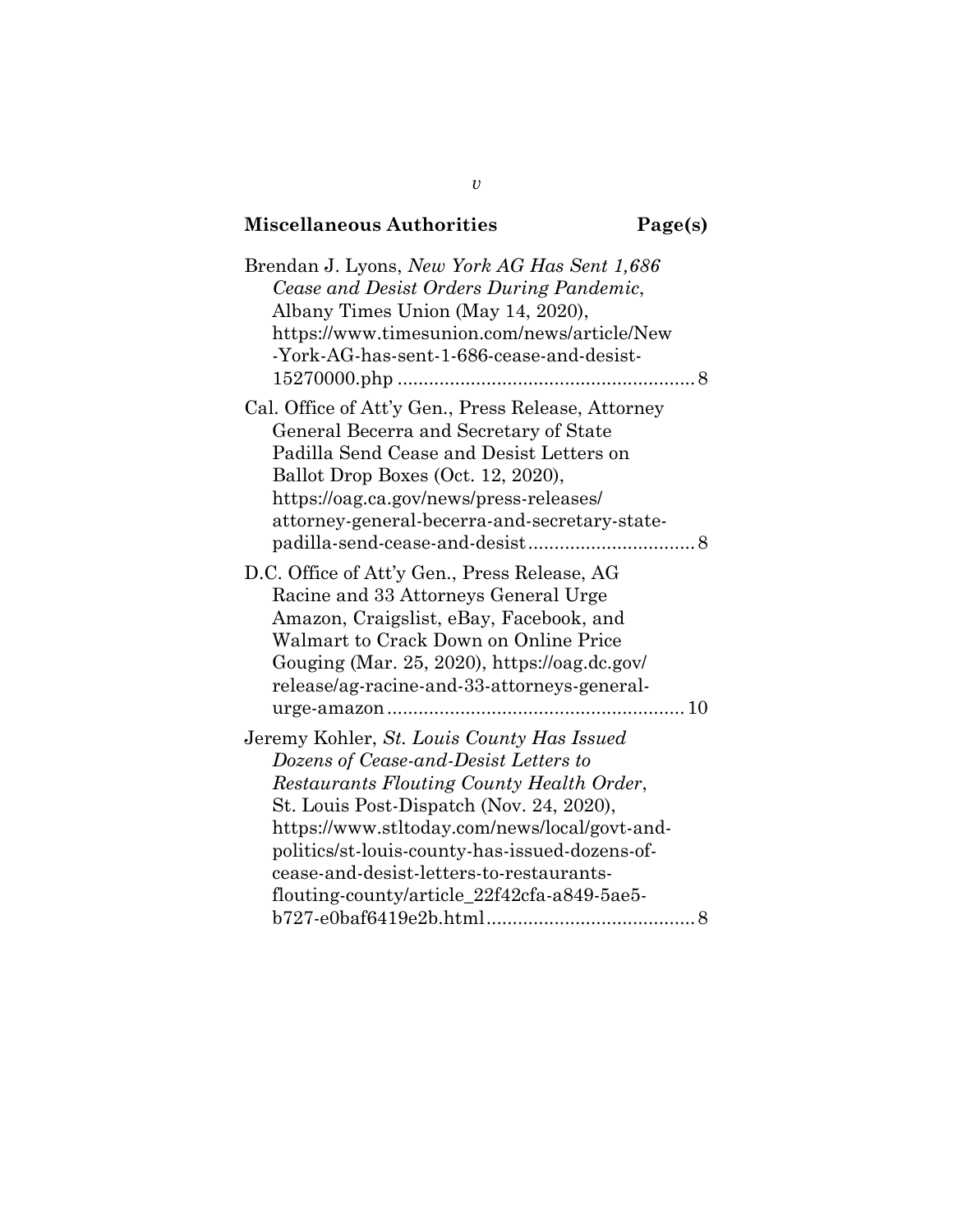| <b>Miscellaneous Authorities</b>                                                                                                                                                                                                                                                          | Page(s) |
|-------------------------------------------------------------------------------------------------------------------------------------------------------------------------------------------------------------------------------------------------------------------------------------------|---------|
| Mich. Dep't of Att'y Gen., Press Release, AG<br>Nessel Takes Action to Ensure Fair & Free<br>Elections (Nov. 13, 2020),<br>https://www.michigan.gov/ag/0,4534,7-359-                                                                                                                      |         |
| Mo. Office of Att'y Gen., Press Release, AG<br>Schmitt Sends Cease and Desist Letter to<br>Branson-Area Business for Inflated Mask<br>Prices (Apr. 15, 2020), https://ago.mo.gov/<br>home/news/2020/04/15/ag-schmitt-sends-<br>cease-and-desist-letter-to-branson-area-                   |         |
| National Ass'n of Att'ys Gen., State Attorneys<br>General: Powers and Responsibilities (4th ed.<br>$2018)$                                                                                                                                                                                |         |
| N.Y. Office of Att'y Gen., Press Release, Attorney<br>General James Orders Alex Jones to Stop<br>Selling Fake Coronavirus Treatments (Mar.<br>12, 2020), https://ag.ny.gov/press-release/2020/<br>attorney-general-james-orders-alex-jones-<br>stop-selling-fake-coronavirus-treatments10 |         |
| N.Y. Office of Att'y Gen., Press Release, Attorney<br>General James Orders Companies to Stop<br>Online Sale of E-Cigarettes to Minors and<br>New Yorkers (July 20, 2020),<br>https://ag.ny.gov/press-release/2020/attorney-<br>general-james-orders-companies-stop-online-                |         |

*vi*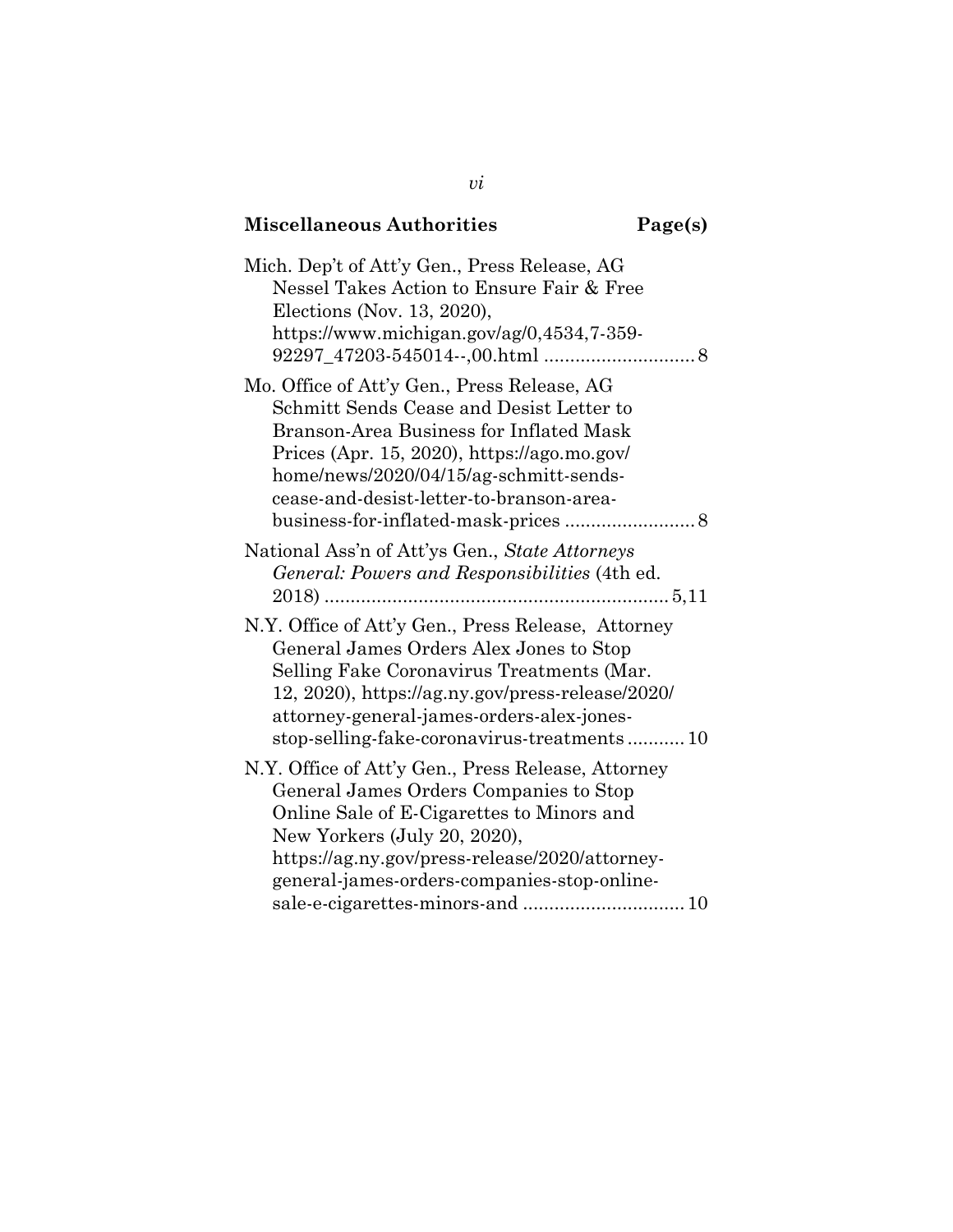# **Miscellaneous Authorities Page(s)**

| N.Y. Office of Att'y Gen., Press Release, Attorney<br>General James Orders Companies to Stop<br>Selling Fake Treatments for Coronavirus<br>$(Mar. 11, 2020)$ , https://ag.ny.gov/press-<br>release/2020/attorney-general-james-orders-<br>companies-stop-selling-fake-treatments-                                                |
|----------------------------------------------------------------------------------------------------------------------------------------------------------------------------------------------------------------------------------------------------------------------------------------------------------------------------------|
| N.Y. Office of Att'y Gen., Press Release, Attorney<br>General James Orders Craigslist to Remove<br>Posts Selling Fake Coronavirus Treatments<br>and Exorbitantly-Priced Items (Mar. 20,<br>2020), https://ag.ny.gov/press-release/2020/<br>attorney-general-james-orders-craigslist-<br>remove-posts-selling-fake-coronavirus 10 |
| Pa. Office of Att'y Gen., Press Release, AG<br>Shapiro: Price Gouging Complaints Top 5,000<br>Tips (June 5, 2020),<br>https://www.attorneygeneral.gov/taking-<br>action/covid-19/ag-shapiro-price-gouging-                                                                                                                       |
| William P. Marshall, Break Up the Presidency?<br>Governors, State Attorneys General, and<br>Lessons from the Divided Executive, 115 Yale                                                                                                                                                                                         |

*vii*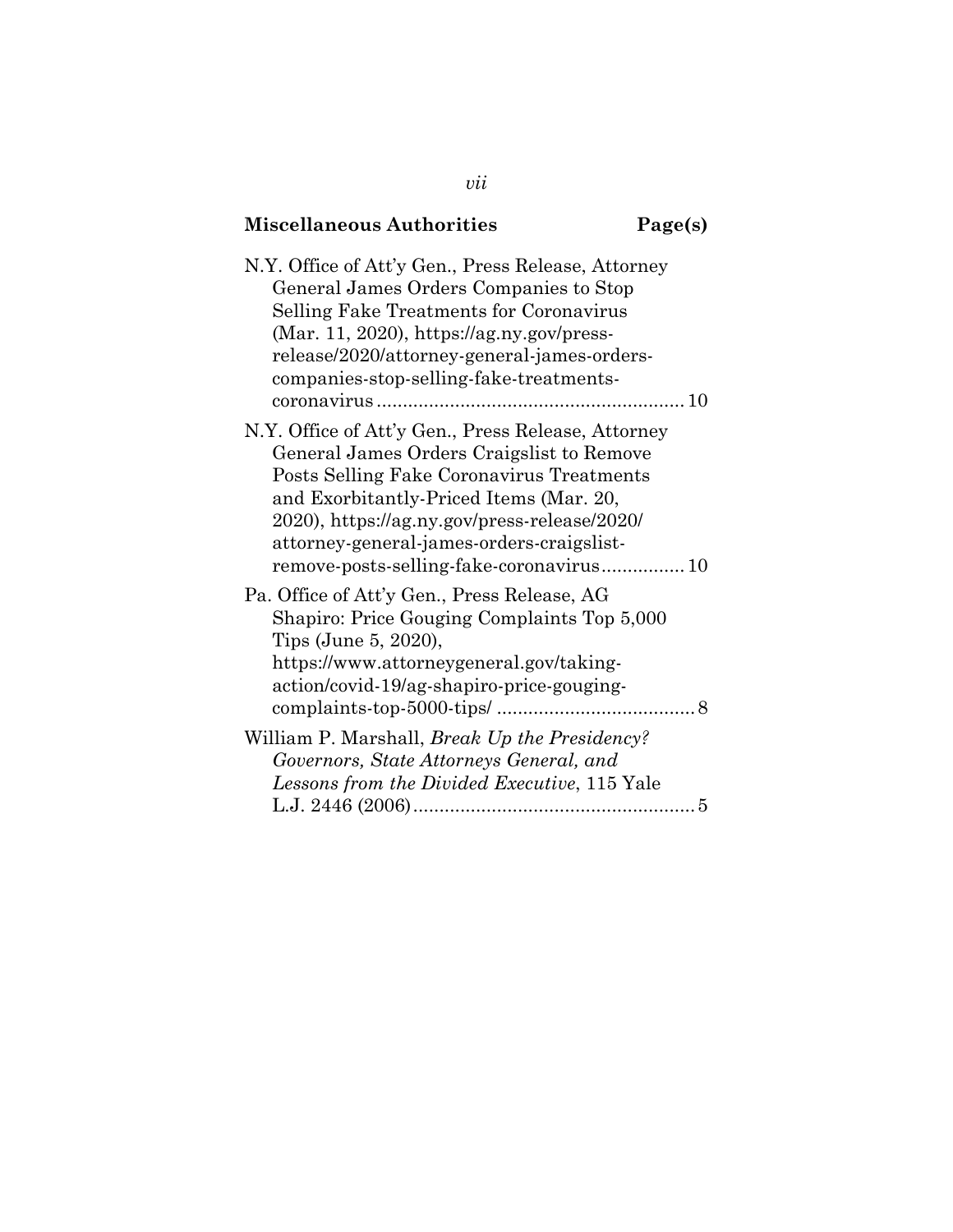#### <span id="page-8-0"></span>**INTRODUCTION AND INTERESTS OF AMICI**

The States of New York, California, Colorado, Connecticut, Delaware, Hawai'i, Illinois, Maine, Maryland, Massachusetts, Michigan, Minnesota, Nevada, New Mexico, Oregon, Pennsylvania, Rhode Island, Vermont, Virginia, and Washington, and the District of Columbia file this brief as amici curiae in support of New Jersey Attorney General Gurbir Grewal's petition for a writ of certiorari.<sup>[1](#page-8-1)</sup> Whether a nonresident state official who is enforcing his own state laws subjects himself to personal jurisdiction in another State when he sends a single cease-and-desist letter from his home State to a resident of the forum State the question presented here—is important to state and local officials across the country. Amici submit this brief to underscore that the Fifth Circuit failed to account for critical state-sovereignty and federalism considerations when it answered that question in the affirmative in a decision that departs from the rulings of this Court and multiple courts of appeals.

State Attorneys General like Attorney General Grewal serve as the chief legal officers for their States, protecting state residents and interests by enforcing laws concerning consumer protection, antitrust, civil rights, environmental protection, health care, employment, and public safety. In exercise of those functions, they—like other state and local officials—routinely send cease-and-desist letters. Moreover, in the internet age, state and local officials increasingly must direct such cease-and-desist letters out of State, to businesses

<span id="page-8-1"></span><sup>1</sup> Pursuant to this Court's Rule 37.2(a), all parties received advance notice of the filing of this amicus brief. Respondents consented to this filing on fewer than ten days' notice.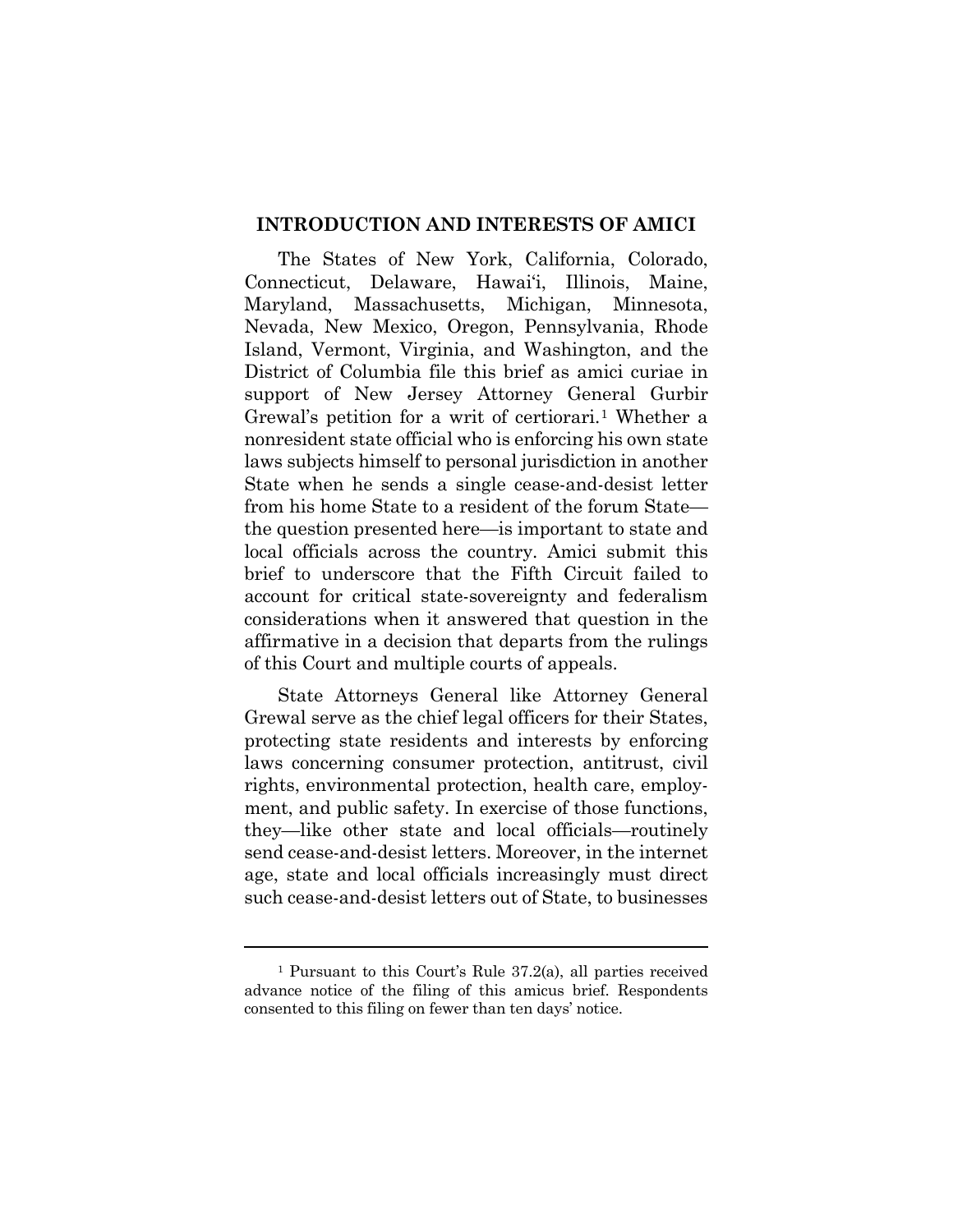and other entities like Defense Distributed that operate online across state lines and may be simultaneously violating the laws of many States.

This Court's precedents—and the federalism principles underpinning them—do not permit the recipient of a cease-and-desist letter from an out-of-state official to sue the official in the recipient's home State when the letter was sent from the official's home State, and the official is simply enforcing his own State's laws as applied to the recipient's activities in the official's home State. Permitting suits in such circumstances, as the Fifth Circuit did here, forces a state official to risk burdensome and expensive lawsuits in a foreign forum as the cost of protecting his own State's residents from an entity that is reaching into the official's State and violating that State's laws. Putting a state official to that choice undermines state sovereignty and harms the public interests of the official's State by chilling legitimate law-enforcement efforts or else dramatically increasing the costs of those efforts, including by encouraging premature lawsuits against States in courts that lack expertise and a stake in the relevant State's law.

The amici States have a compelling interest in protecting the traditional authority of their Attorneys General and other state officials to investigate and combat violations of state laws designed for the protection of their citizens. Respect for state sovereignty and federalism dictates that the courts in foreign States must not needlessly impede the core law-enforcement functions of other States' officials.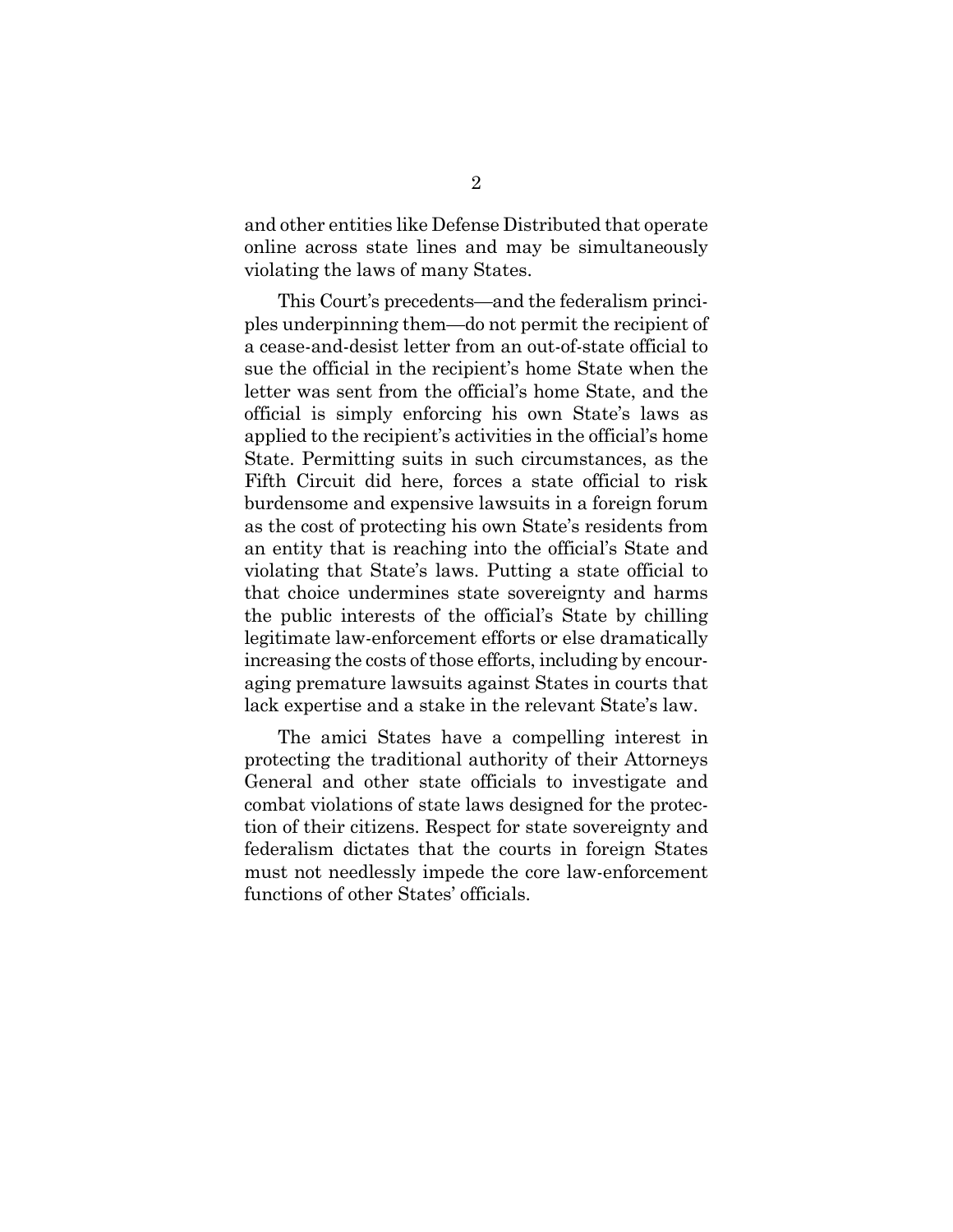#### **SUMMARY OF ARGUMENT**

<span id="page-10-0"></span>I. State Attorneys General are responsible for enforcing the laws that their States have enacted for the protection of their citizens. To ensure that Attorneys General can fulfill this crucial state-law duty, States vest their Attorneys General with discretion to use a wide range of investigatory and enforcement tools.

Among the most common and cost-effective enforcement tools employed by Attorneys General are ceaseand-desist letters demanding that parties who appear to be violating state law cease such violations. Other state and local enforcement officials also routinely utilize cease-and-desist letters. As businesses and organizations increasingly operate across state lines particularly online—and entities in one State may violate the laws of another State through their online marketing or other practices, state and local officials cannot adequately protect their residents from violations of their own laws without sending cease-anddesist letters to entities based in other States.

II. As "coequal sovereigns in a federal system," *World-Wide Volkswagen Corp. v. Woodson*, 444 U.S. 286, 292 (1980), States must be accorded "the sovereign power to try causes in their courts," *id.* at 293. Thus, a court should not exercise personal jurisdiction over an out-of-state official whose only contact with the forum State is the sending of a cease-and-desist letter to enforce the law of the official's own State against an entity that is reaching into the official's State. In these circumstances, the out-of-state official has not established the minimum contacts with the forum State that the Due Process Clause requires. The official is not availing herself of the privilege of conducting activities in the State where the recipient of the letter happens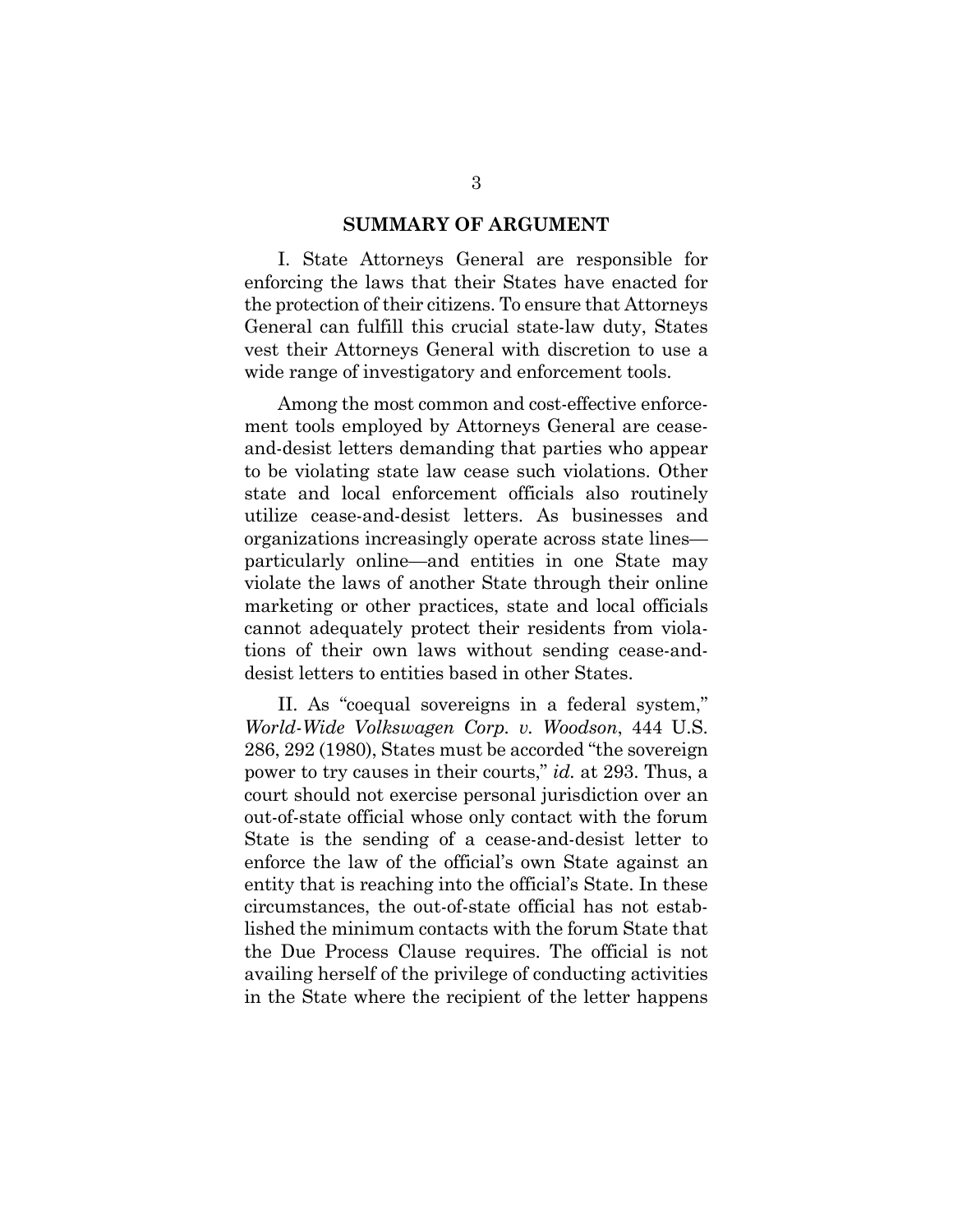to be located—for example, by invoking the protections or benefits of that other State's laws. Instead, the state official is simply executing her state-law duty to enforce the laws of her own State.

In determining whether an exercise of personal jurisdiction is consistent with due process, "the reasonableness of asserting jurisdiction over the defendant" also "must be assessed in the context of our federal system of government." *Id*. (quotation marks omitted). And principles of state sovereignty and federalism make it unreasonable for courts to exercise personal jurisdiction over an out-of-state official who is enforcing her own State's laws from her own State. Allowing such suits would seriously impair the ability of state officials to protect their residents from those who would violate their laws from an out-of-state perch. If state officials' mere communication with those potential lawbreakers can cause the officials to be haled into court in a foreign jurisdiction, they will become embroiled in burdensome and costly suits that will take place in geographically distant courts lacking expertise and an interest in the relevant State's law. And if, to avoid such litigation, state officials refrain from communicating with out-ofstate lawbreakers, they will forego an important means of protecting their residents from harms that originate out of State. State-sovereignty and federalism interests counsel strongly against imposing this choice on state officials.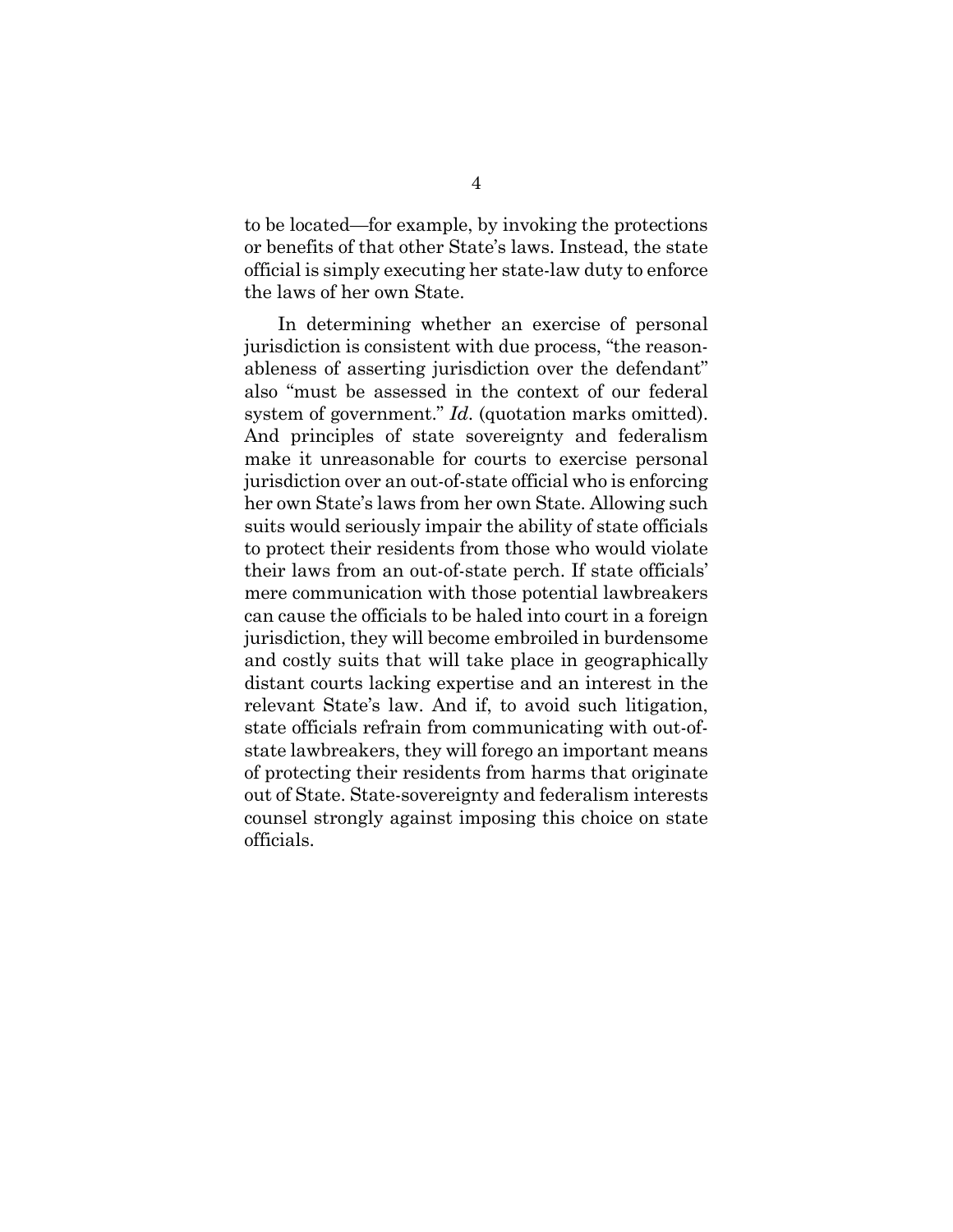#### **ARGUMENT**

### <span id="page-12-1"></span><span id="page-12-0"></span>**I. Cease-and-Desist Letters Sent Out of State Are a Critical Tool for States to Enforce Their Own Laws and Protect Their Own Citizens.**

State Attorneys General are charged with investigating and remediating matters of public concern affecting their States. Carried over from English common law, the office of state Attorney General has existed since this country's founding.[2](#page-12-2)

The specific contours of each state Attorney General's authority are a core matter of state concern dictated by each State's own common law, constitution, and statutes. *See, e.g.*, *Florida ex rel. Shevin v. Exxon Corp.*, 526 F.2d 266, 268-74 (5th Cir. 1976). Although their powers vary, state Attorneys General traditionally serve as their State's "chief law enforcement officer," with responsibility for safeguarding the public interest through, among other things, investigations and enforcement proceedings to halt violations of state law. *See, e.g.*, *Synanon Found., Inc. v. California*, 444 U.S. 1307, 1307 (1979) (Rehnquist, C.J., in chambers); *Ex parte Young*, 209 U.S. 123, 176 (1908)*.*[3](#page-12-3) The work of

<span id="page-12-2"></span><sup>2</sup> *See* William P. Marshall, *Break Up the Presidency? Governors, State Attorneys General, and Lessons from the Divided Executive*, 115 Yale L.J. 2446, 2449-50 (2006); *see also* Nat'l Ass'n of Att'ys Gen., *State Attorneys General: Powers and Responsibilities* 1, 4-7 (4th ed. 2018) (NAAG, *Attorneys General*).

<span id="page-12-3"></span><sup>3</sup> *See also, e.g.*, *Commonwealth v. Johnson*, 423 S.W.3d 718, 724 (Ky. 2014) (Attorney General is Commonwealth's "chief law enforcement officer" whose power "is not limited to that which is expressly conferred [by statute] but also includes that which is necessary to accomplish the things which are expressly authorized"); *Disciplinary Counsel v. Dann*, 134 Ohio St. 3d 68, 2012-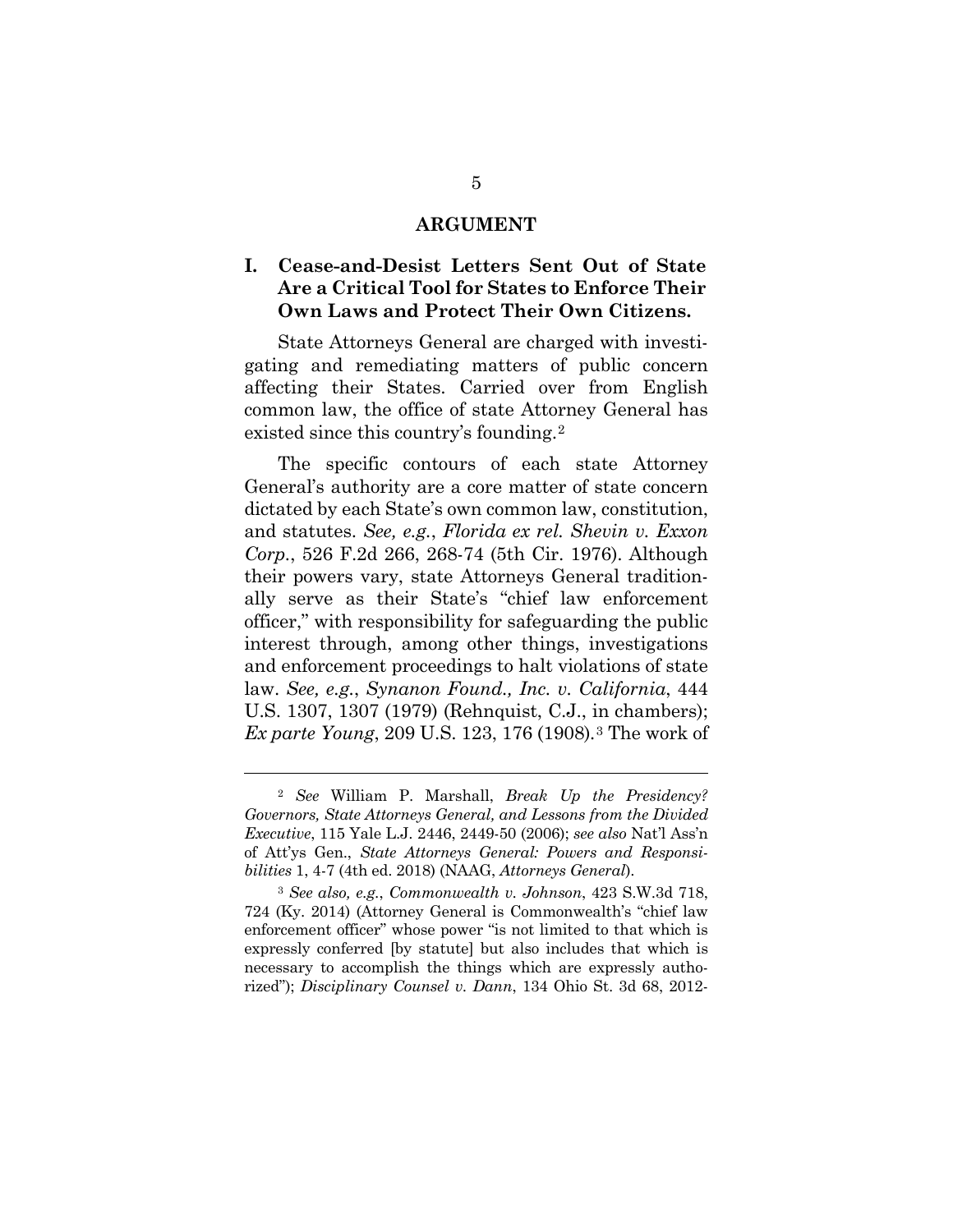Attorneys General "touches upon virtually all areas of our state government." *Disciplinary Counsel v. Dann*, 134 Ohio St. 3d 68, 2012-Ohio-5337, ¶ 23 (per curiam).

A principal responsibility of state Attorneys General is protecting their State's citizens from violations of state law by businesses and organizations operating in the State. State laws charge Attorneys General with guarding against a broad range of unfair and illegal activities, such as fraud,<sup>[4](#page-13-0)</sup> anticompetitive conduct,<sup>[5](#page-13-1)</sup> improper practices by charitable organizations, $6$  and maintenance of a public nuisance.<sup>[7](#page-13-3)</sup>

To ensure that Attorneys General can fulfill these important state-law duties, States have long vested their Attorneys General with broad discretion to use a

l

Ohio-5337, ¶ 23 (per curiam) (Attorney General is "chief law officer of the state"); *Secretary of Admin. & Fin. v. Attorney General*, 367 Mass. 154, 159 (1975) (Attorney General is "chief law officer of the commonwealth"); *Agey v. American Liberty Pipe Line Co.*, 141 Tex. 379, 382 (1943) ("The Attorney General is the chief law officer of the State, and it is incumbent upon him to institute in the proper courts proceedings to enforce or protect any right of the public that is violated.").

<span id="page-13-0"></span><sup>4</sup> *See, e.g.*, Me. Rev. Stat. Ann. tit. 5, §§ 207, 211; Mass. Gen. Laws Ann. ch. 93A, §§ 2, 4, 6; N.M. Stat. Ann. § 57-12-3; N.Y. Exec. Law § 63(12); N.Y. Gen. Bus. Law § 349; Tex. Bus. & Com. Code Ann. §§ 17.47, 17.58, 17.60, 17.61; Wash. Rev. Code Ann. §§ 19.86.020, 19.86.110.

<span id="page-13-1"></span><sup>5</sup> *See, e.g.*, Me. Rev. Stat. Ann. tit. 10, §§ 1101-1110; Miss. Code Ann. §§ 75-21-1, 75-21-7; N.Y. Gen. Bus. Law §§ 342-343; Wash. Rev. Code Ann. § 19.86.040.

<span id="page-13-2"></span><sup>6</sup> *See, e.g.*, Me. Rev. Stat. Ann. tit. 5, §§ 194-194K; N.M. Stat. Ann. §§ 57-22-9–57-22-9.2; N.Y. Not-for-Profit Corp. Law §§ 112, 115(b), 1101.

<span id="page-13-3"></span><sup>7</sup> *See, e.g.*, N.J. Stat. §§ 2A:54A-1, 2C:33-12; Tex. Civ. Prac. & Rem. Code Ann. ch. 125.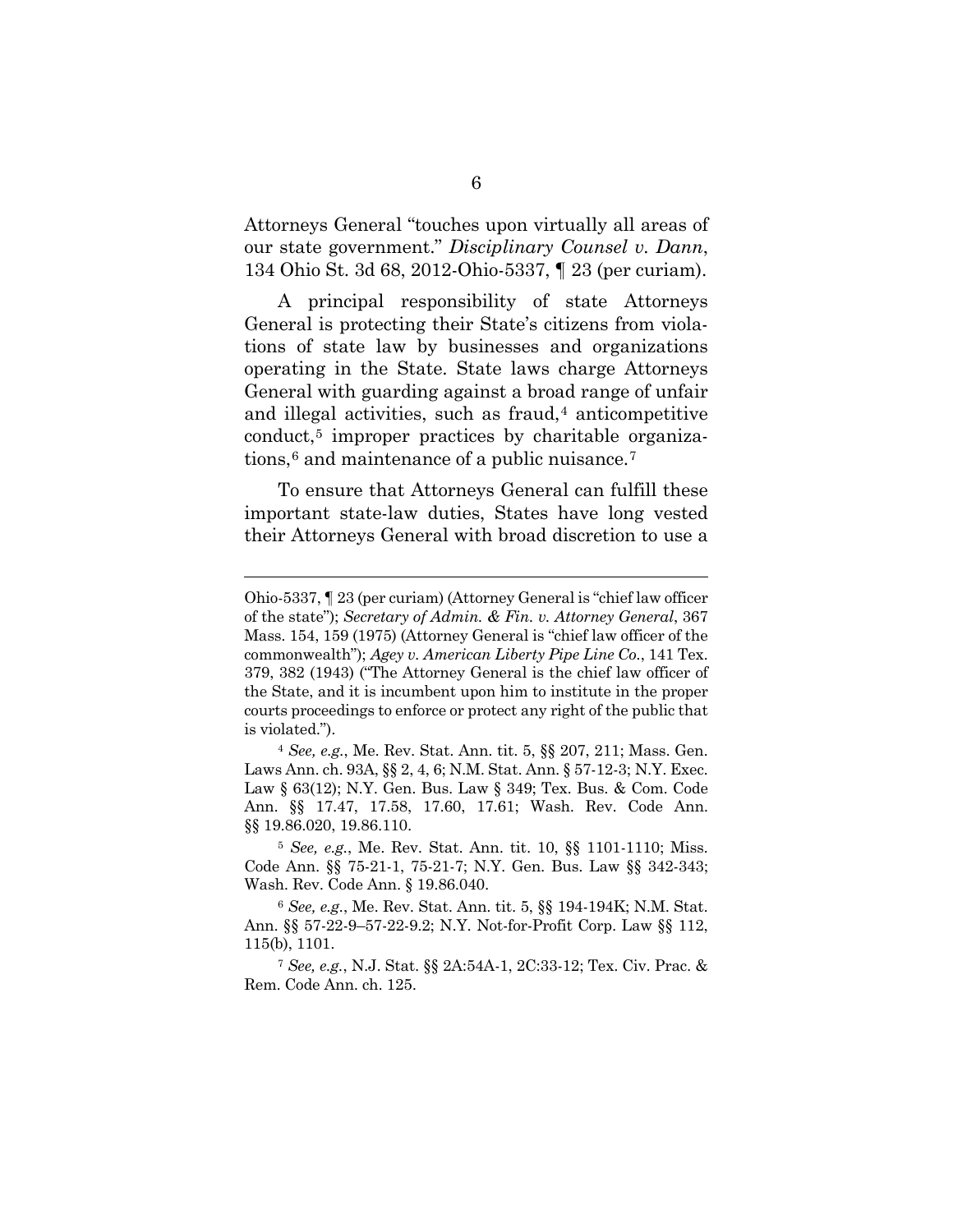wide array of investigatory and enforcement tools. *See, e.g.*, *Shepard v. Attorney General*, 409 Mass. 398, 401- 03 (1991); *Charles Scribner's Sons v. Marrs*, 114 Tex. 11, 27 (1924). For example, many States authorize their Attorneys General to investigate and prosecute alleged criminal wrongdoing, including by issuing subpoenas for grand jury testimony.[8](#page-14-0) State Attorneys General are also often empowered to conduct civil investigations and civil enforcement proceedings concerning potential state-law violations, including by issuing subpoenas or using civil investigative demands.[9](#page-14-1) In addition, Attorneys General generally have authority to use a variety of further enforcement tools and remedies, including through administrative proceedings.[10](#page-14-2)

Cease-and-desist letters are among the most common and cost-effective enforcement tools for Attorneys General who have identified likely violations of their state laws. Such letters demand that those who are apparently violating state law promptly stop doing so; and, in many instances, the result is that the violations do in fact promptly cease. In recent months, state Attorneys General have sent thousands of ceaseand-desist letters to businesses that have attempted to

<span id="page-14-0"></span><sup>8</sup> *See, e.g.*, Or. Rev. Stat. Ann. § 180.070; *In re Criminal Investigation No. 1*, 75 Md. App. 589, 594-95 (1988).

<span id="page-14-1"></span><sup>9</sup> *See, e.g.*, Me. Rev. Stat. Ann. tit. 5, § 211; Mass. Gen. Laws ch. 93A, § 6; N.M. Stat. Ann. §§ 57-12-12, 57-22-9.1; N.Y. Exec. Law § 63(12); N.Y. Gen. Bus. Law § 352(2); Tex. Bus. & Com. Code Ann. § 17.61; Wash. Rev. Code Ann. § 19.86.110.

<span id="page-14-2"></span><sup>10</sup> *See, e.g.*, Me. Rev. Stat. Ann. tit. 5, § 209; Mass. Gen. Laws ch. 93A, § 4; N.M. Stat. Ann. §§ 57-12-8, 57-12-11; N.Y. Exec. Law § 63(12); N.Y. Gen. Bus. Law §§ 349(b), 353; Wash. Rev. Code Ann. §§ 19.86.080, 19.86.100.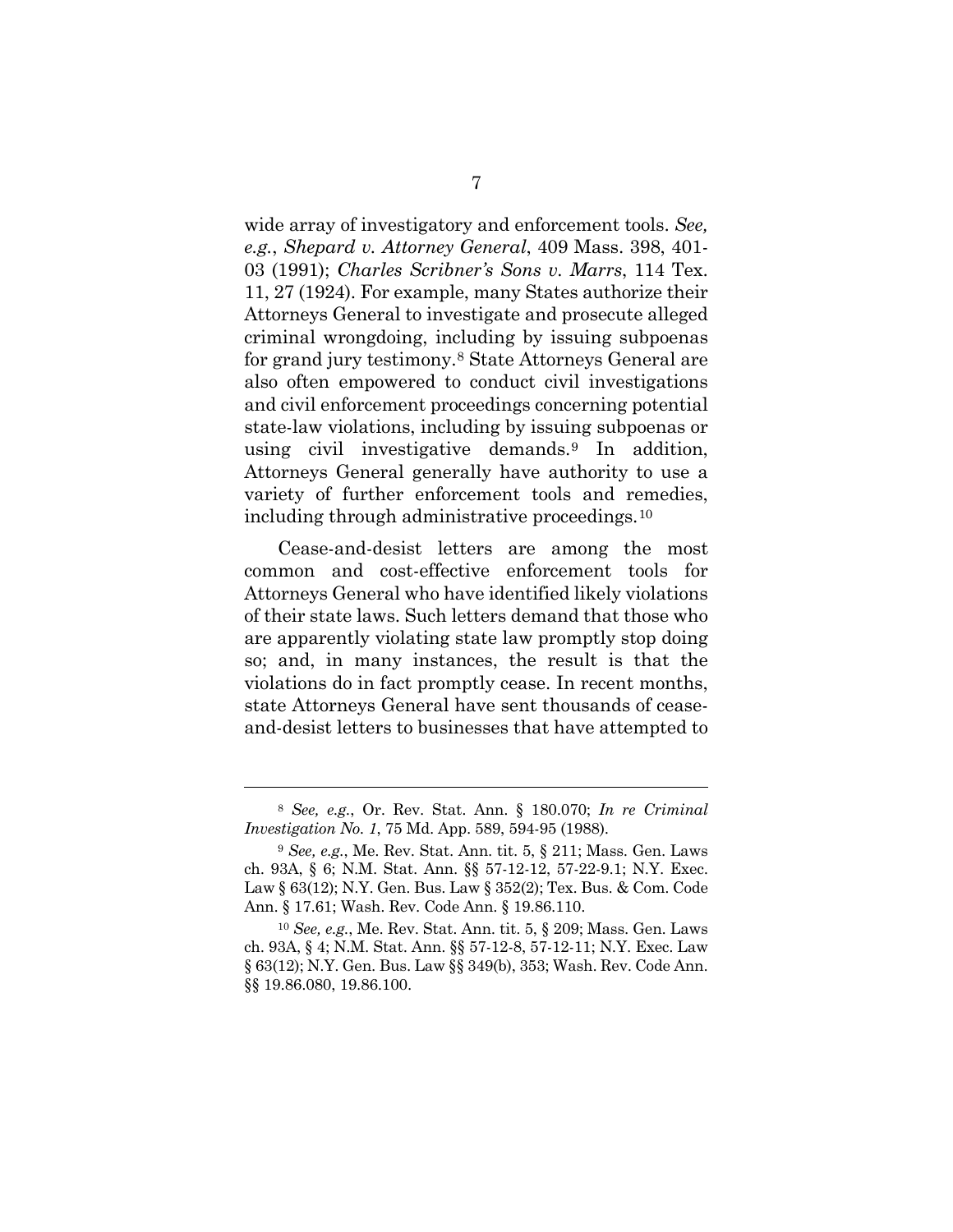exploit the COVID-19 pandemic by selling false treatments or gouging prices on critical products in high demand.[11](#page-15-0) State Attorneys General likewise recently have sent cease-and-desist letters to prevent election interference and to protect the integrity of their elections.[12](#page-15-1) Cease-and-desist letters also are frequently used by state and local enforcement officials other than Attorneys General.[13](#page-15-2)

Because businesses and organizations today often operate across state lines, state officials' investigations and enforcement efforts commonly involve entities that

 $\overline{a}$ 

<span id="page-15-1"></span><sup>12</sup> *See, e.g.*, Mich. Dep't of Att'y Gen., Press Release, AG Nessel Takes Action to Ensure Fair & Free Elections (Nov. 13, 2020) [\(internet\)](https://www.michigan.gov/ag/0,4534,7-359-92297_47203-545014--,00.html) (Michigan Attorney General sent five cease and desist letters to groups on both sides of the political aisle that posted deceptive information regarding election); Cal. Office of Att'y Gen., Press Release, Attorney General Becerra and Secretary of State Padilla Send Cease and Desist Letters on Ballot Drop Boxes (Oct. 12, 2020) [\(internet\)](https://oag.ca.gov/news/press-releases/attorney-general-becerra-and-secretary-state-padilla-send-cease-and-desist).

<span id="page-15-2"></span><sup>13</sup> *See, e.g.*, *See, e.g.*, *Stroman Realty, Inc. v. Wercinski*, 513 F.3d 476 (5th Cir. 2008) (discussing cease-and-desist letter from Commissioner of Arizona Department of Real Estate demanding that realtors not licensed in Arizona cease business in the State); Jeremy Kohler, *St. Louis County Has Issued Dozens of Cease-and-Desist Letters to Restaurants Flouting County Health Order*, St. Louis Post-Dispatch (Nov. 24, 2020) [\(internet\)](https://www.stltoday.com/news/local/govt-and-politics/st-louis-county-has-issued-dozens-of-cease-and-desist-letters-to-restaurants-flouting-county/article_22f42cfa-a849-5ae5-b727-e0baf6419e2b.html).

<span id="page-15-0"></span><sup>11</sup> *See, e.g.*, Brendan J. Lyons, *New York AG Has Sent 1,686 Cease and Desist Orders During Pandemic*, Albany Times Union (May 14, 2020) [\(internet\)](https://www.timesunion.com/news/article/New-York-AG-has-sent-1-686-cease-and-desist-15270000.php); Pa. Office of Att'y Gen., Press Release, AG Shapiro: Price Gouging Complaints Top 5,000 Tips (June 5, 2020) [\(internet\)](https://www.attorneygeneral.gov/taking-action/covid-19/ag-shapiro-price-gouging-complaints-top-5000-tips/) (Pennsylvania Attorney General sent 466 cease and desist letters related to pandemic price gouging as of June 2020); Mo. Office of Att'y Gen., Press Release, AG Schmitt Sends Cease and Desist Letter to Branson-Area Business for Inflated Mask Prices (Apr. 15, 2020) [\(internet\)](https://ago.mo.gov/home/news/2020/04/15/ag-schmitt-sends-cease-and-desist-letter-to-branson-area-business-for-inflated-mask-prices). (For authorities available on the internet, URLs appear in the Table of Authorities.)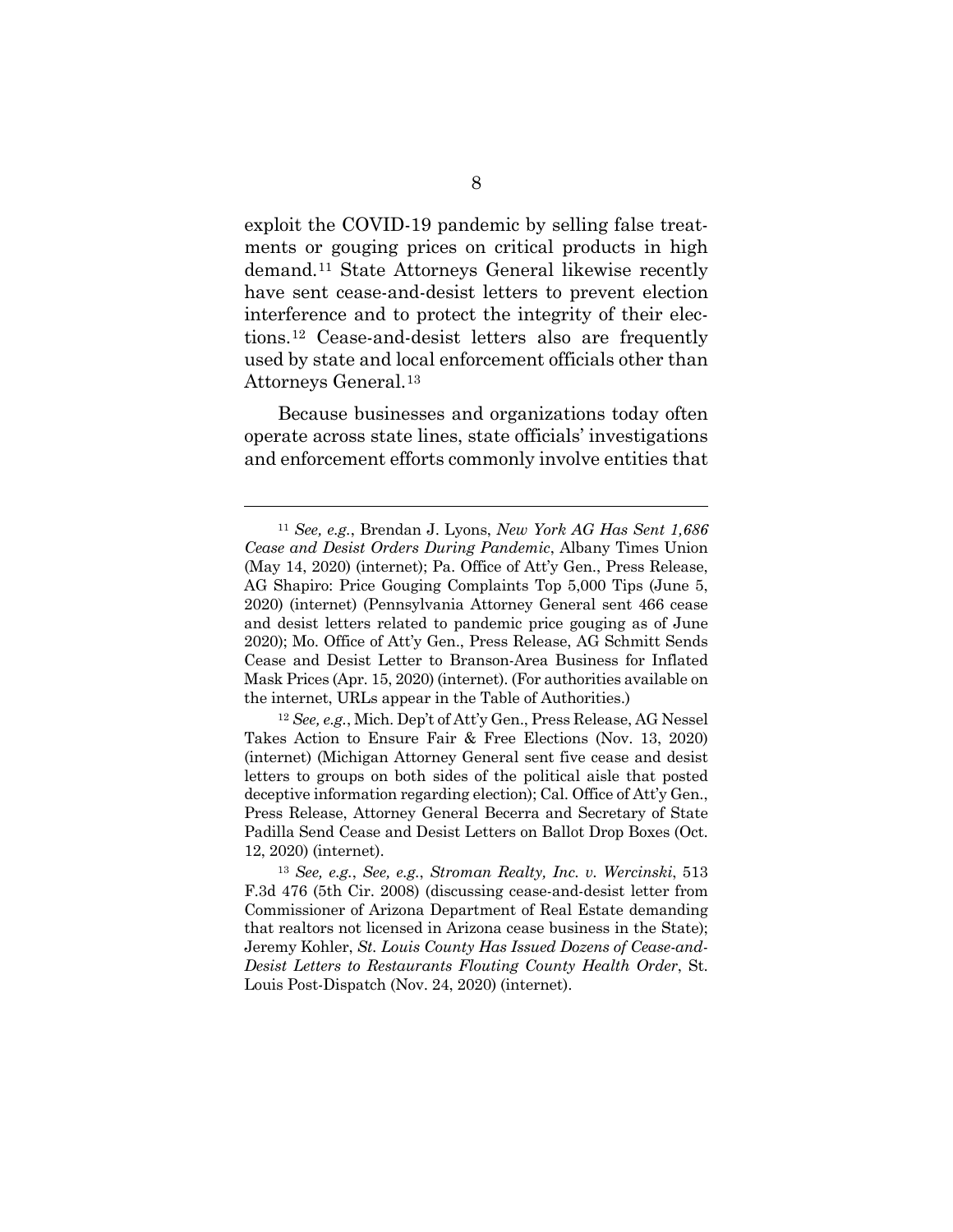operate in multiple States and that are incorporated or headquartered in a State other than the State of the investigating or enforcing official. That is especially so in the internet age, when businesses and organizations often operate online and offer products and services through websites accessible across state lines.

As a result, an Attorney General or other officials in one State frequently must send cease-and-desist letters to entities that are based in other States, but that operate in the official's State in violation of the law of that State. Here, for example, New Jersey Attorney General Grewal sent a cease-and-desist letter to Defense Distributed, which communicated with New Jersey residents via its website while being physically located in Texas. Attorney General Grewal's letter demanded that Defense Distributed cease the violations of New Jersey public-nuisance and negligence law that it was effecting through its publication of online instructions allowing New Jersey residents to 3D-print untraceable firearms.[14](#page-16-0) Likewise, New York's Attorney General has recently sent cease-and-desist letters demanding that a number of out-of-state companies that communicate with New York residents through their websites cease violating New York law through actions such as selling

<span id="page-16-0"></span><sup>14</sup> *See* Am. Compl., Ex. E, *Defense Distributed v. Grewal*, No. 1:18-cv-637 (W.D. Tex.), Dkt. 23-5.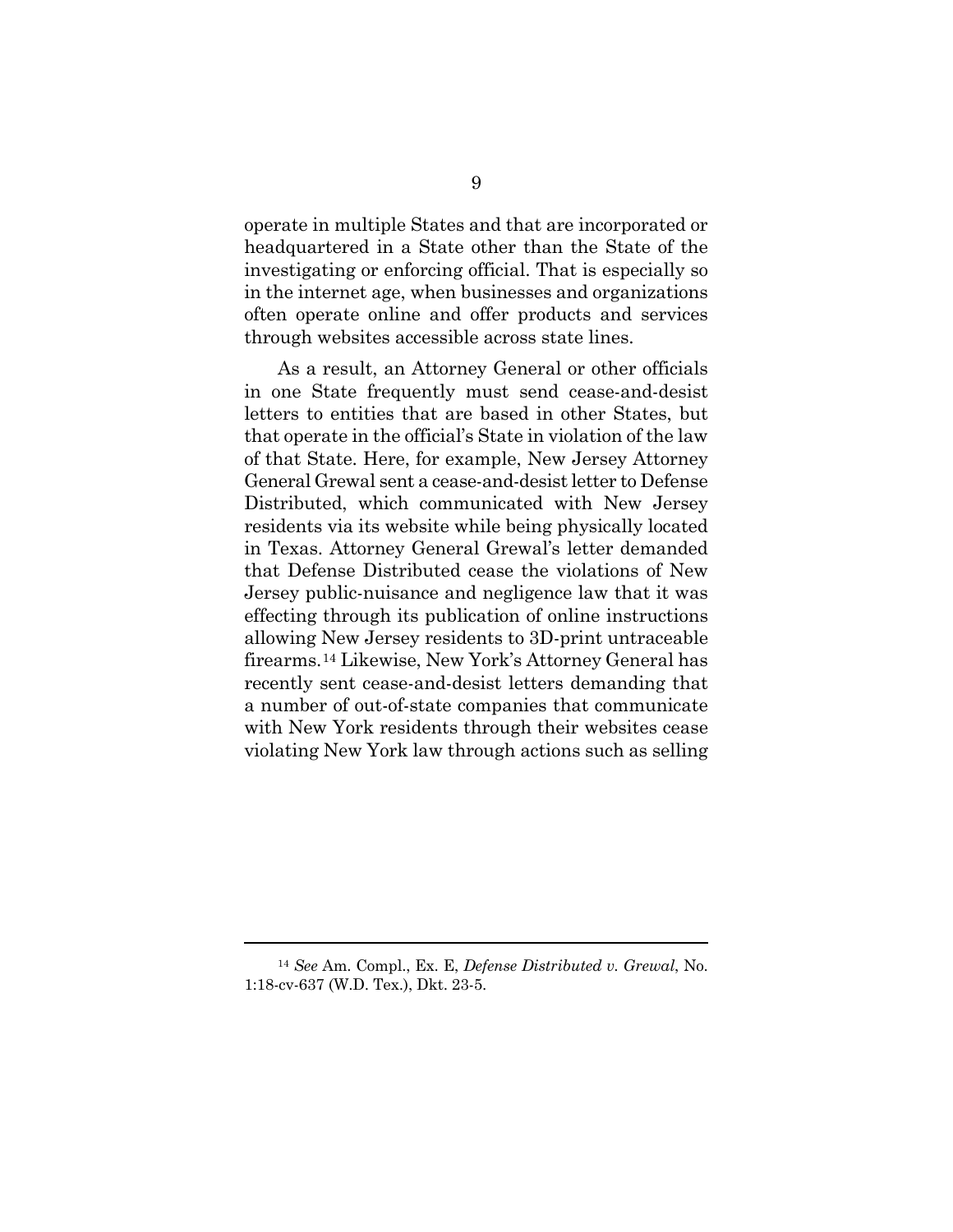sham COVID-19 treatments in New York,<sup>[15](#page-17-0)</sup> or selling e-cigarettes to minors in New York.[16](#page-17-1)

In addition, state Attorneys General frequently cooperate in investigating and combatting unlawful activity that is occurring across state lines and violating the laws of multiple States. In such circumstances they sometimes send joint cease-and-desist letters to entities that are based outside some of the Attorneys General's States. For instance, thirty-four Attorneys General sent joint letters urging Amazon, Craigslist, eBay, Facebook, and Walmart to stop online price gouging on their websites during the COVID-19 pandemic.[17](#page-17-2) Such coordination allows States to pool scarce resources and save taxpayer money, and it facilitates coordinated negotiations and global settlements that can more effectively protect the public. *See* NAAG, *Attorneys General*, *supra*, at 250-52.

<span id="page-17-0"></span><sup>15</sup> *See* N.Y. Office of Att'y Gen., Press Release, Attorney General James Orders Craigslist to Remove Posts Selling Fake Coronavirus Treatments and Exorbitantly-Priced Items (Mar. 20, 2020) [\(internet\)](https://ag.ny.gov/press-release/2020/attorney-general-james-orders-craigslist-remove-posts-selling-fake-coronavirus); N.Y. Office of Att'y Gen., Press Release, Attorney General James Orders Alex Jones to Stop Selling Fake Coronavirus Treatments (Mar. 12, 2020) [\(internet\)](https://ag.ny.gov/press-release/2020/attorney-general-james-orders-alex-jones-stop-selling-fake-coronavirus-treatments); N.Y. Office of Att'y Gen., Press Release, Attorney General James Orders Companies to Stop Selling Fake Treatments for Coronavirus (Mar. 11, 2020) [\(internet\)](https://ag.ny.gov/press-release/2020/attorney-general-james-orders-companies-stop-selling-fake-treatments-coronavirus) (linked cease-and-desist letters indicate out-of-state addressees).

<span id="page-17-1"></span><sup>16</sup> *See* N.Y. Office of Att'y Gen., Press Release, Attorney General James Orders Companies to Stop Online Sale of E-Cigarettes to Minors and New Yorkers (July 20, 2020) [\(internet\)](https://ag.ny.gov/press-release/2020/attorney-general-james-orders-companies-stop-online-sale-e-cigarettes-minors-and) (linked cease-and-desist letters indicate out-of-state addressees). *See also* Pet. 26-28 (additional examples of cease-and-desist letters sent by state and local officials to out-of-state recipients).

<span id="page-17-2"></span><sup>17</sup> *See* D.C. Office of Att'y Gen., Press Release, AG Racine and 33 Attorneys General Urge Amazon, Craigslist, eBay, Facebook, and Walmart to Crack Down on Online Price Gouging (Mar. 25, 2020) [\(internet\)](https://oag.dc.gov/release/ag-racine-and-33-attorneys-general-urge-amazon).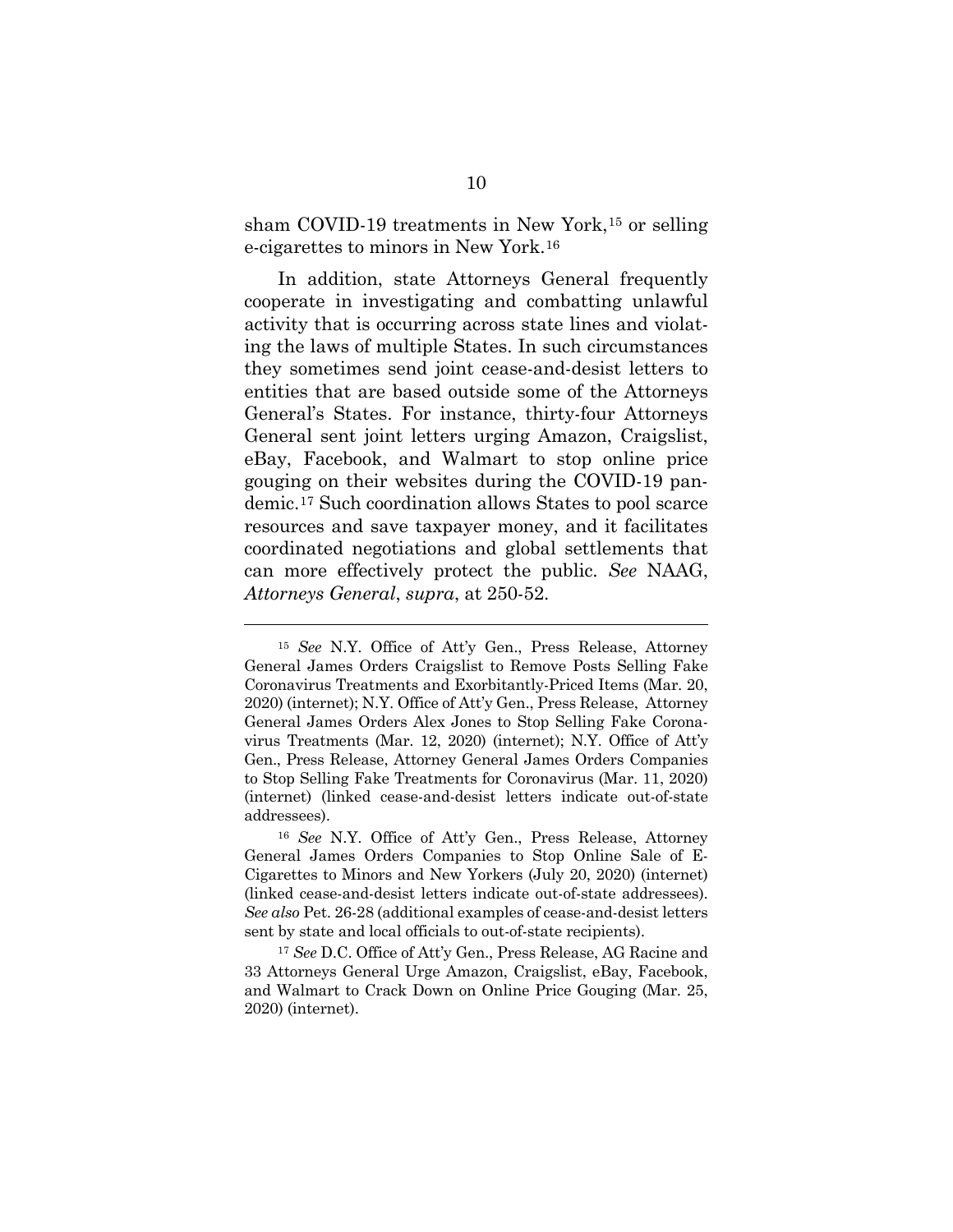### <span id="page-18-0"></span>**II. Principles of State Sovereignty and Federalism That This Court Has Recognized Prohibit Courts from Exercising Personal Jurisdiction Over Out-of-State Officials Based Only on Cease-and-Desist Letters.**

Attorney General Grewal's petition for certiorari explains how the Fifth Circuit misapplied this Court's precedents and created a conflict with several other circuits when the Fifth Circuit allowed personal jurisdiction to be exercised over him for simply sending a cease-and-desist letter to an entity that was reaching into his State and violating his State's laws. Amici States have explained above the significance of such cease-and-desist letters to state and local lawenforcement efforts, and highlight here one particular error of the Fifth Circuit's opinion that is especially important for States: the Fifth Circuit's failure to give adequate weight to state-sovereignty and federalism concerns.

As this Court has repeatedly emphasized, the Constitution "ensure[s] that the States through their courts, do not reach out beyond the limits imposed on them by their status as coequal sovereigns in a federal system." *World-Wide Volkswagen*, 444 U.S. at 292. "Our Federalism" requires respect not only for the role of States in relation to the federal government, but also for the coequal status of each State in relation to each of its sister States, *see id.* at 293-94, and for "'territorial limitations on the power of the respective States," *Bristol-Myers Squibb Co. v. Superior Court of Cal., San Francisco Cty.*, 137 S. Ct. 1773, 1780 (2017) (quoting *Hanson v. Denckla,* 357 U.S. 235, 251 (1958)).

The Constitution reserves for States "many essential attributes of sovereignty, including, in particular,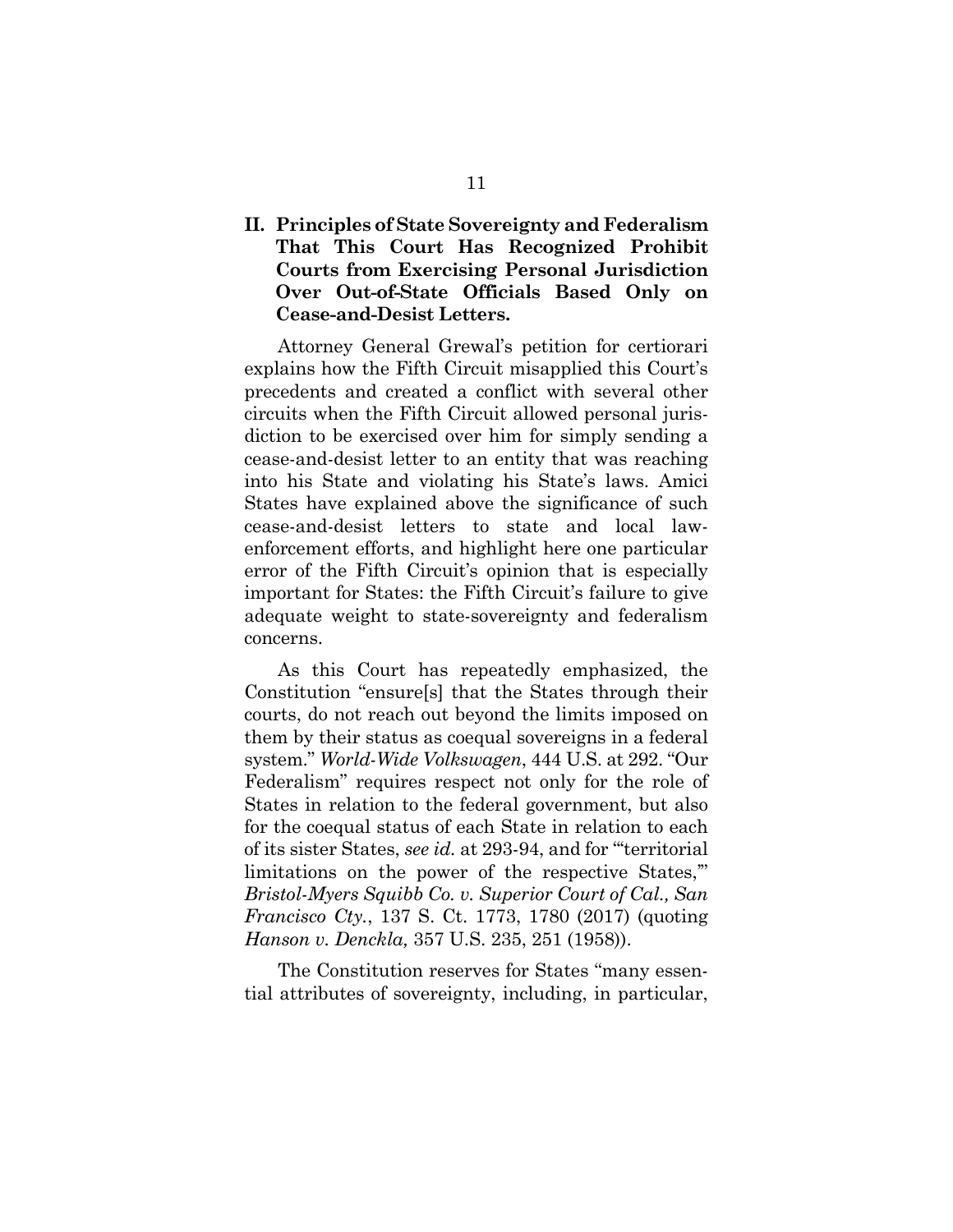the sovereign power to try causes in their courts." *World-Wide Volkswagen*, 444 U.S. at 293. And the sovereignty of every State "implie[s] a limitation on the sovereignty of all . . . sister States—a limitation express or implicit in both the original scheme of the Constitution and the Fourteenth Amendment." *Id.* 

In light of these fundamental principles, courts should not exercise personal jurisdiction over an out-ofstate official who merely sends a cease-and-desist letter to enforce the law of the official's own State against an entity that is reaching into the official's State. That is so because the out-of-state official's conduct does not establish the requisite "minimum contacts" with the forum State, and because exercising personal jurisdiction over the out-of-state official would unreasonably offend core principles of federalism and state sovereignty.

### <span id="page-19-0"></span>**A. State Officials Do Not Establish Minimum Contacts with Another State Merely by Sending a Cease-and-Desist Letter to a Recipient in That State.**

When an entity has reached into a State and is violating that State's law, a state official who merely sends a cease-and-desist letter from her home State to that entity does not thereby establish "minimum contacts" with the entity's State, such that the courts of the entity's State may exercise personal jurisdiction over the official. In those circumstances, the state official is not availing herself of the privilege of conducting activities in the State where the recipient of the letter happens to be located: the official is not seeking to do anything in the recipient's State, or to invoke the protections or benefits of that other State's laws. Rather, the official is simply executing her state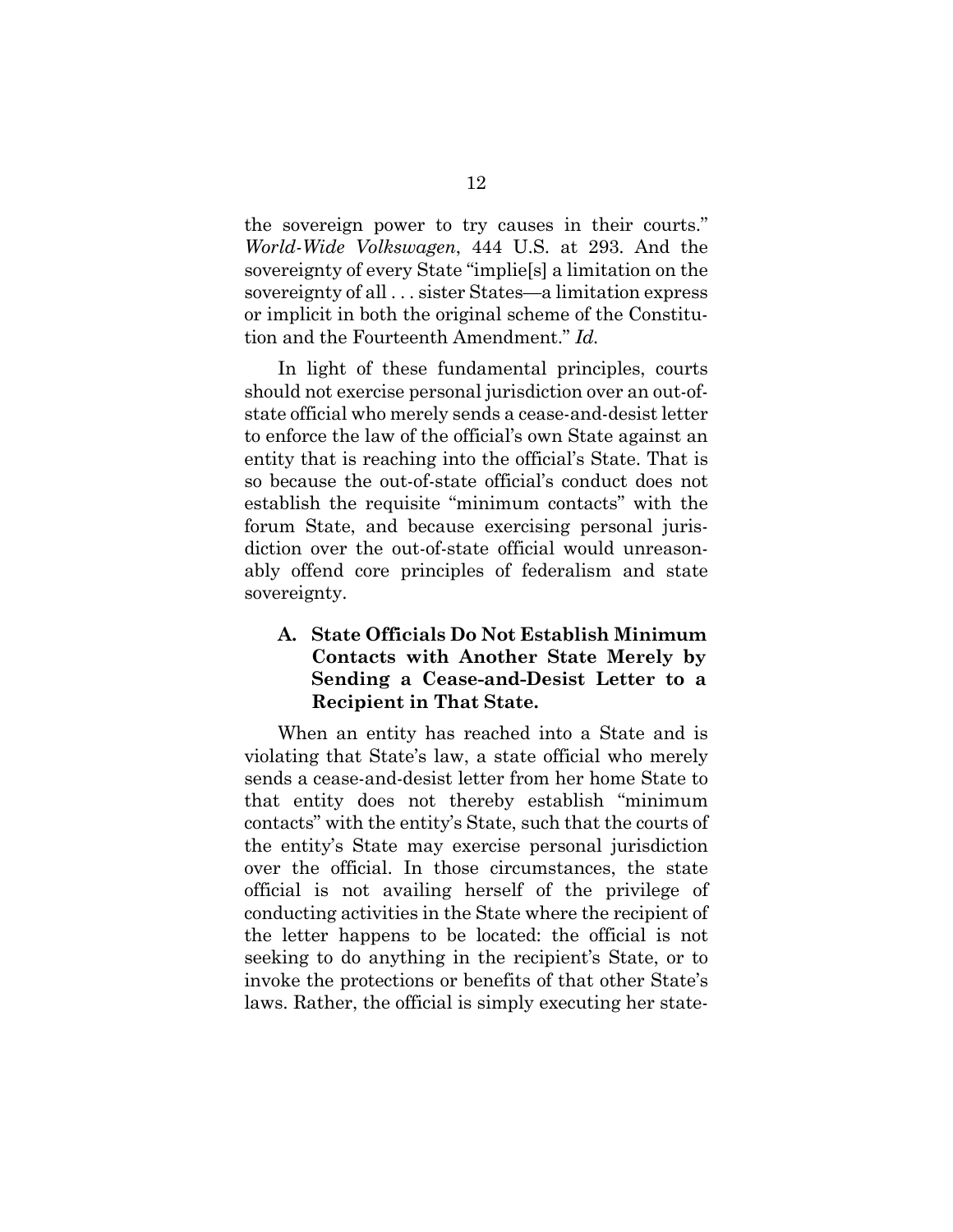law duty to enforce the laws of her own State, for the protection of her own State's citizens. "[T]he mere fact that [the official's] conduct affected plaintiffs with connections to the forum State does not suffice to authorize jurisdiction." *Walden v. Fiore*, 571 U.S. 277, 291 (2014).

The Due Process Clause's limits on personal jurisdiction "allow[] potential defendants to structure their primary conduct with some minimum assurance as to where that conduct will and will not render them liable to suit." *World-Wide Volkswagen*, 444 U.S. at 297. State officials cannot and should not be forced to structure their law-enforcement conduct in a manner that is designed to avoid suit in a foreign forum, if the only way they can avoid such a suit is by refraining from communications with those who are violating the law of their State from out of State.

For instance, the New York Attorney General recently sent cease-and-desist letters to websites based in California, Texas, Arizona, Missouri, and Oklahoma that were selling sham treatments for COVID-19 in New York, in violation of New York law.[18](#page-20-0) The New York Attorney General was not thereby seeking to avail herself of the privilege of conducting activities in California, Texas, Arizona, Missouri, or Oklahoma. She was merely enforcing New York law to protect New York citizens, which in that case entailed cautioning companies based in other States to stop selling their products unlawfully in New York. She therefore should be subject to personal jurisdiction only in New York, the courts of which provide a sufficient forum for raising any challenges to her law enforcement activities.

<span id="page-20-0"></span><sup>18</sup> See *supra* at 9-10 & n.15.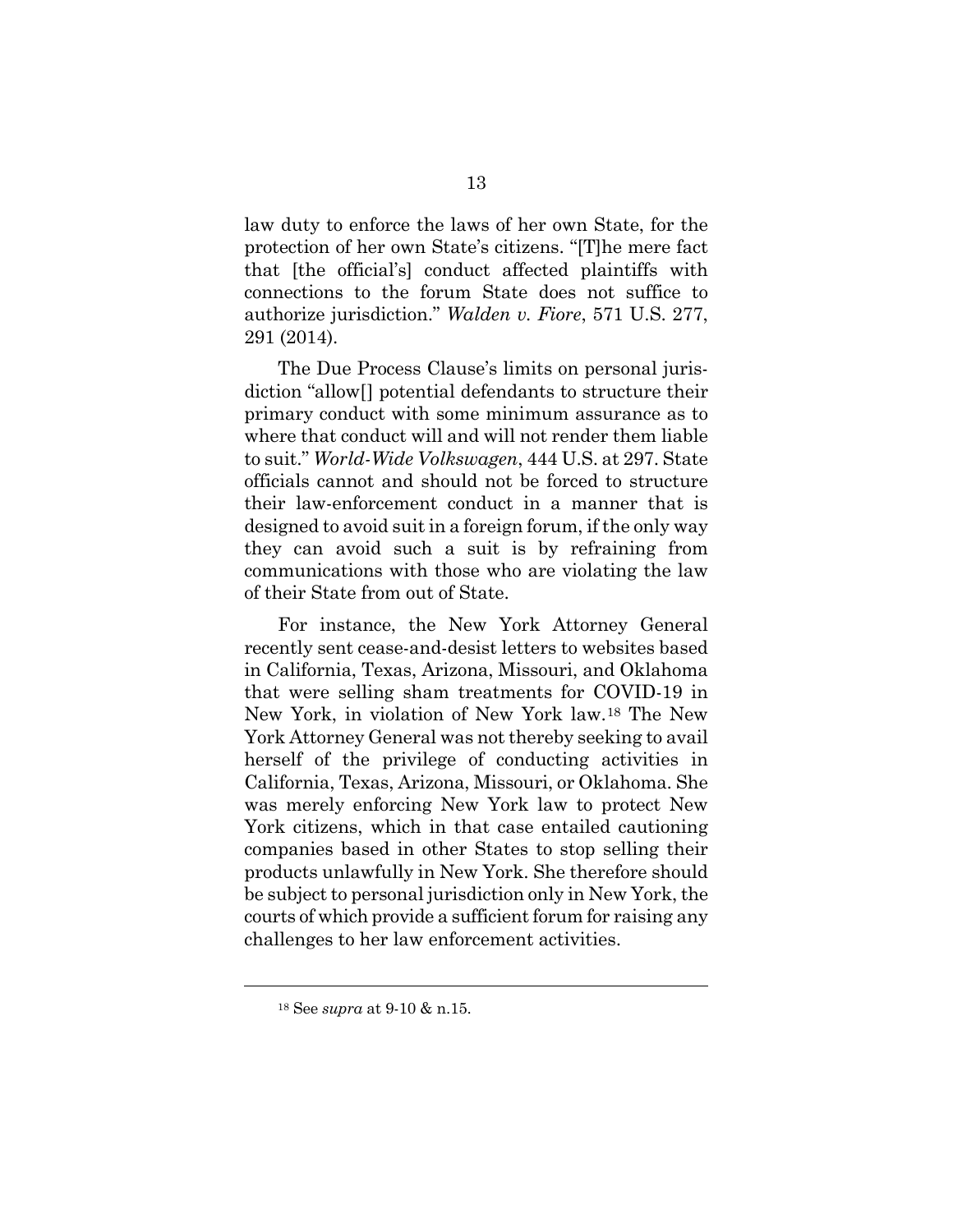### <span id="page-21-0"></span>**B. It Offends State-Sovereignty and Federalism Principles for Courts to Exercise Personal Jurisdiction over Out-of-State Officials Who Are Enforcing Their Own States' Laws from Their Own States.**

In determining whether an exercise of personal jurisdiction is consistent with due process, "the reasonableness of asserting jurisdiction over the defendant" also "must be assessed in the context of our federal system of government." *World-Wide Volkswagen*, 444 U.S. at 292 (quotation marks omitted). And "this federalism interest may be decisive." *Bristol-Myers*, 137 S. Ct. at 1780.

Here, for example, principles of state sovereignty and federalism make it unreasonable for a court to exercise personal jurisdiction over an out-of-state official whose only connection with the forum State is the sending of a cease-and-desist letter to an entity in the forum State that is violating the official's state laws in the official's State. Allowing such suits, as the Fifth Circuit did in this case, will chill state officials from enforcing their own laws against out-of-state businesses and organizations that offer products and services to residents of the officials' States, by potentially subjecting the officials to jurisdiction in foreign States' courts. The Fifth Circuit's rule allows a scofflaw to use out-of-state presence as both a sword and a shield: that is, the scofflaw can drag an out-of-state official into court in the scofflaw's own chosen forum, and may be able to use that litigation to keep the dispute out of a State where the scofflaw has chosen to operate. This result defies the States' fundamental "sovereign power to try causes in their [own] courts," *World-Wide Volkswagen*, 444 U.S. at 293.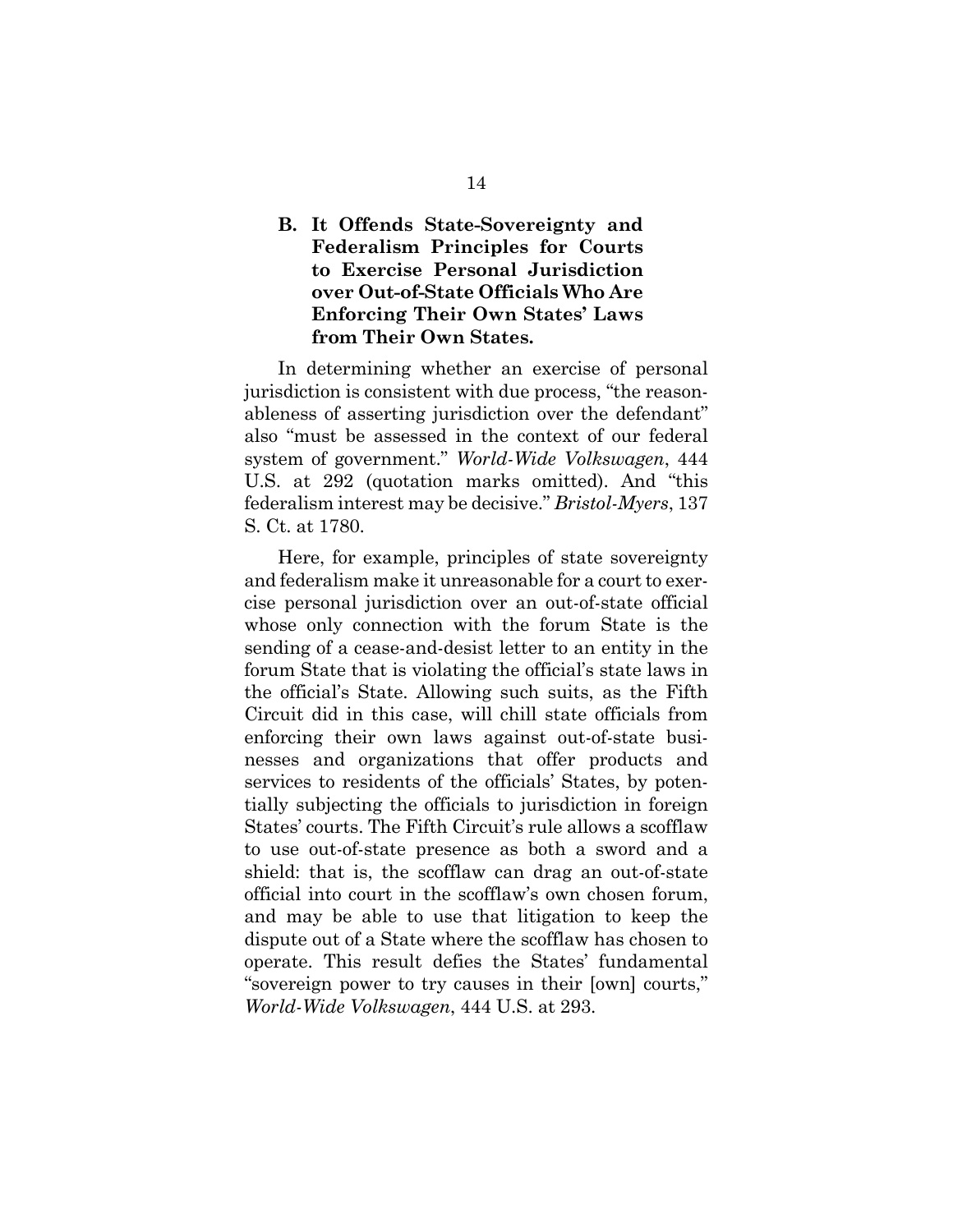Under the circumstances presented here, allowing the exercise of personal jurisdiction over out-of-state officials is unreasonable for additional federalismrelated reasons too. Specifically, the exercise of such jurisdiction will encourage costly, burdensome, and premature lawsuits against state officials in courts that lack expertise and an interest in the relevant State's law. Out-of-state law violators will be incentivized to rush to court in their favored forum before a state lawenforcement official brings any dispute in the official's own state courts. This will harm not only the officials forced to litigate costly and burdensome lawsuits in faraway fora, but also the people of the official's State. Those citizens will ultimately bear the costs of any lawsuits, including the costs of retaining required local counsel. The citizens also will bear the costs if officials forego the cost-effective remedy of cease-and-desist letters—which often successfully put an end to lawbreaking without litigation—and instead immediately sue in their own State's courts to ensure that jurisdiction is established there. The result in either case will be that state officials cannot enforce their state laws and protect their own citizens as efficiently and effectively.

Here, for example, Attorney General Grewal sent respondent Defense Distributed a cease-and-desist letter on July 26, 2018.[19](#page-22-0) Just three days later, Defense Distributed filed this lawsuit against Grewal in the United States District Court for the Western District of Texas, challenging the constitutionality of the New

<span id="page-22-0"></span><sup>19</sup> Am. Compl., Ex. E, *Defense Distributed*, No. 1:18-cv-637 (W.D. Tex.), Dkt. 23-5.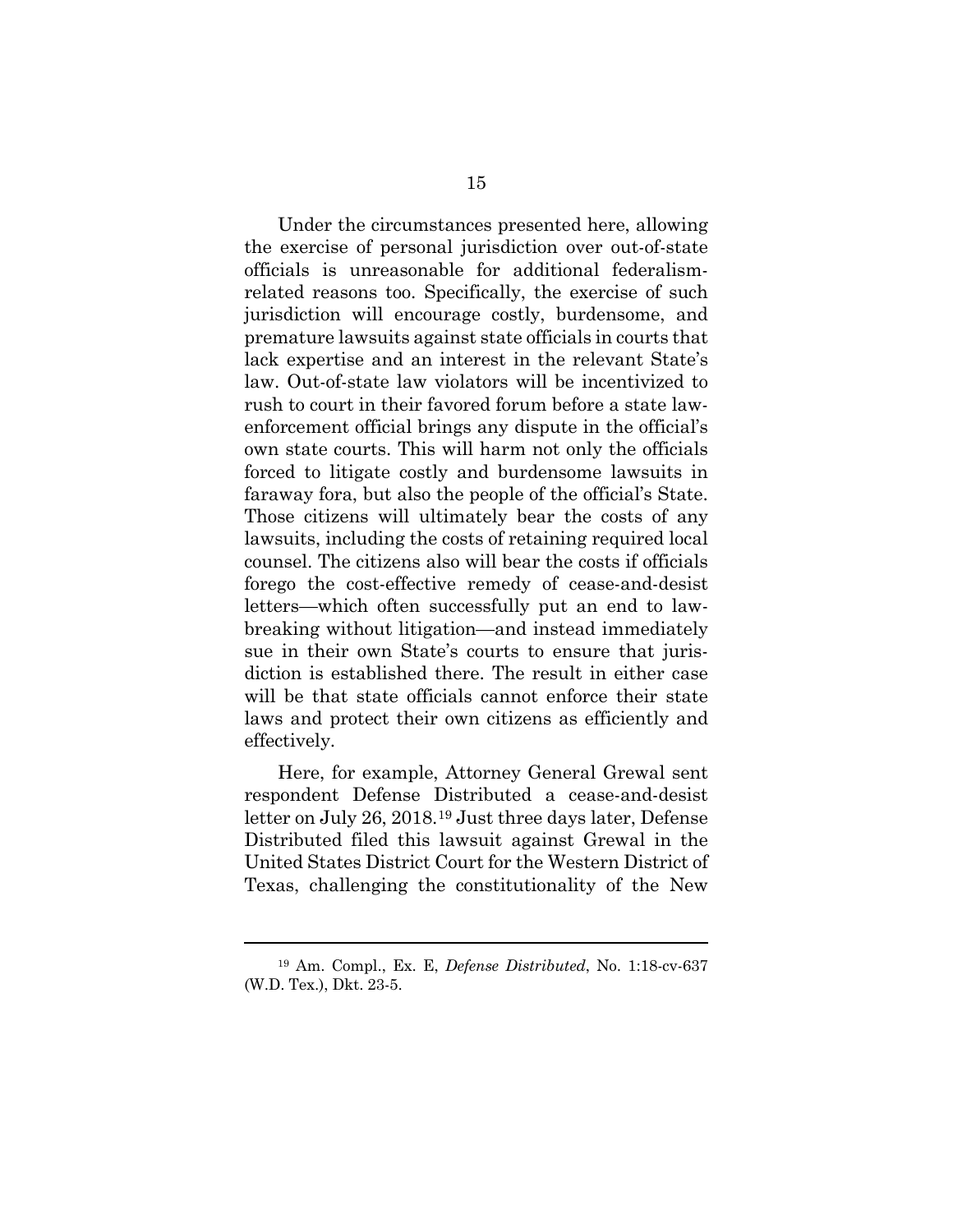Jersey law Grewal's letter threatened to enforce.[20](#page-23-0) In other words, Defense Distributed rushed to its favored forum before Grewal took any action beyond sending the cease-and-desist letter. And although Attorney General Grewal subsequently brought a suit in New Jersey for an injunction prohibiting Defense Distributed's unlawful activity,<sup>21</sup> Defense Distributed has for two-and-a-half years persisted in its attempt to have the dispute decided in Texas, resulting in duplicative litigation that has burdened New Jersey and New Jersey's chief law enforcement officer.

In another recent example, the New York Attorney General and the Massachusetts Attorney General each sent civil investigative demands to ExxonMobil in Texas, as part of an investigation of potential violations of New York and Massachusetts laws prohibiting investor and consumer fraud. Exxon then sued the Attorneys General of Massachusetts and then New York, in the United States District Court for the Northern District of Texas, seeking to block enforcement of the civil investigative demands as an alleged infringement of Exxon's constitutional rights.[22](#page-23-2) Exxon pursued the lawsuit in Texas notwithstanding the pendency of proceedings to supervise enforcement of the civil investigative demands in the state courts of New York[23](#page-23-3) and

l

<span id="page-23-0"></span><sup>20</sup> Compl., *Defense Distributed*, No. 1:18-cv-637 (W.D. Tex.), Dkt. 1; Am. Compl., Dkt. 23.

<span id="page-23-1"></span><sup>21</sup> *See* Notice of Removal, *Grewal v. Defense Distributed*, No. 2:18-cv-13248 (D.N.J.), Dkt. 1.

<span id="page-23-2"></span><sup>22</sup> *See* First Am. Compl., *Exxon Mobil Corp. v. Healey*, No. 4:16-cv-00469 (N.D. Tex.), Dkt. 100.

<span id="page-23-3"></span><sup>23</sup> *See People by Schneiderman v. PriceWaterhouseCoopers LLP*, Index No. 451962/16 (N.Y. Sup. Ct. N.Y. Cty.).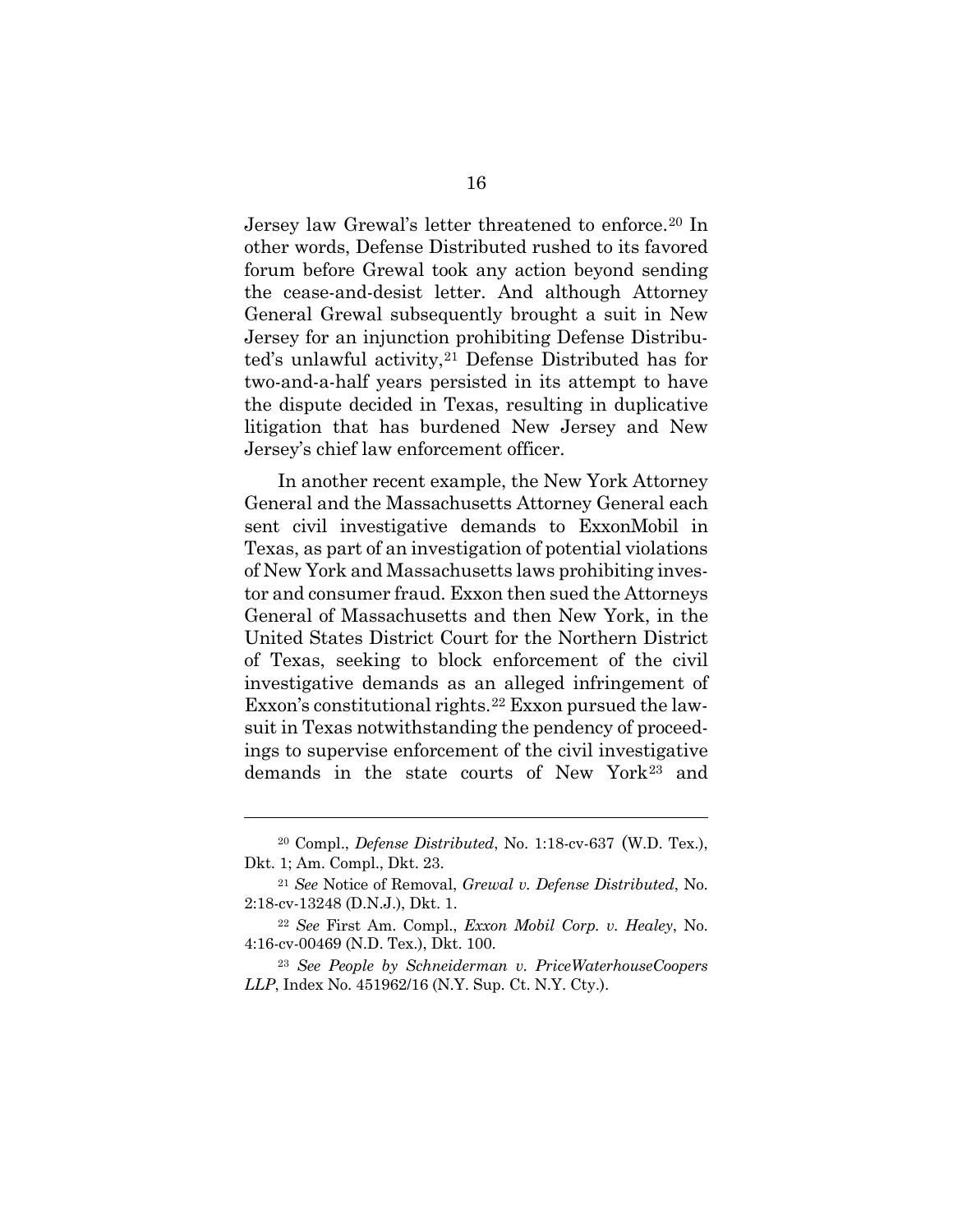Massachusetts[24](#page-24-0)—fora where Exxon could raise any challenges to the civil investigative demands.[25](#page-24-1) Although Exxon's federal lawsuit was eventually transferred out of Texas, the transfer came only after months of wasteful litigation.[26](#page-24-2) 

Permitting plaintiffs to challenge state lawenforcement actions in an out-of-state court also puts States in the disadvantageous position of having their laws and their law-enforcement actions examined by courts that lack expertise and an interest in the relevant State's law. As this Court has repeatedly recognized, the judges located in a State—including federal judges—"are likely to be familiar with the applicable state law." *United States v. Hohri*, 482 U.S. 64, 74 n.6 (1987). Federal judges sitting in a particular State face issues of state law and enforcement by state officials every day, and typically previously practiced in that State. Moreover, the federal courts in a State have a special interest in opining on state law and the propriety of state law-enforcement efforts that other States' courts do not have.<sup>[27](#page-24-3)</sup>

<span id="page-24-0"></span><sup>24</sup> *See* Pet. of Exxon Mobil Corp., *In re Civil Investigative Demand No. 2016-EPD-36*, No. 16-1888F (Mass. Super. Ct., Suffolk Cty.).

<span id="page-24-1"></span><sup>25</sup> *See*, *e.g.*, *Exxon Mobil Corp. v. Attorney General*, 479 Mass. 312 (2018), *cert. denied sub nom*. *Exxon Mobil Corp. v. Healey*, 139 S. Ct. 794 (2019).

<span id="page-24-2"></span><sup>26</sup> *See* Order, *Exxon Mobil*, No. 4:16-cv-00469 (N.D. Tex.), Dkt. 180.

<span id="page-24-3"></span><sup>27</sup> For these reasons, a "district judge's determination of a state-law question" under the law of the State where the judge sits "usually is reviewed with great deference." *See Hohri*, 482 U.S. at 74 n.6; *see also, e.g.*, *Bishop v. Wood*, 426 U.S. 341, 346 & n. 10 (1976) ("[T]his Court has accepted the interpretation of state law in which the District Court and the Court of Appeals have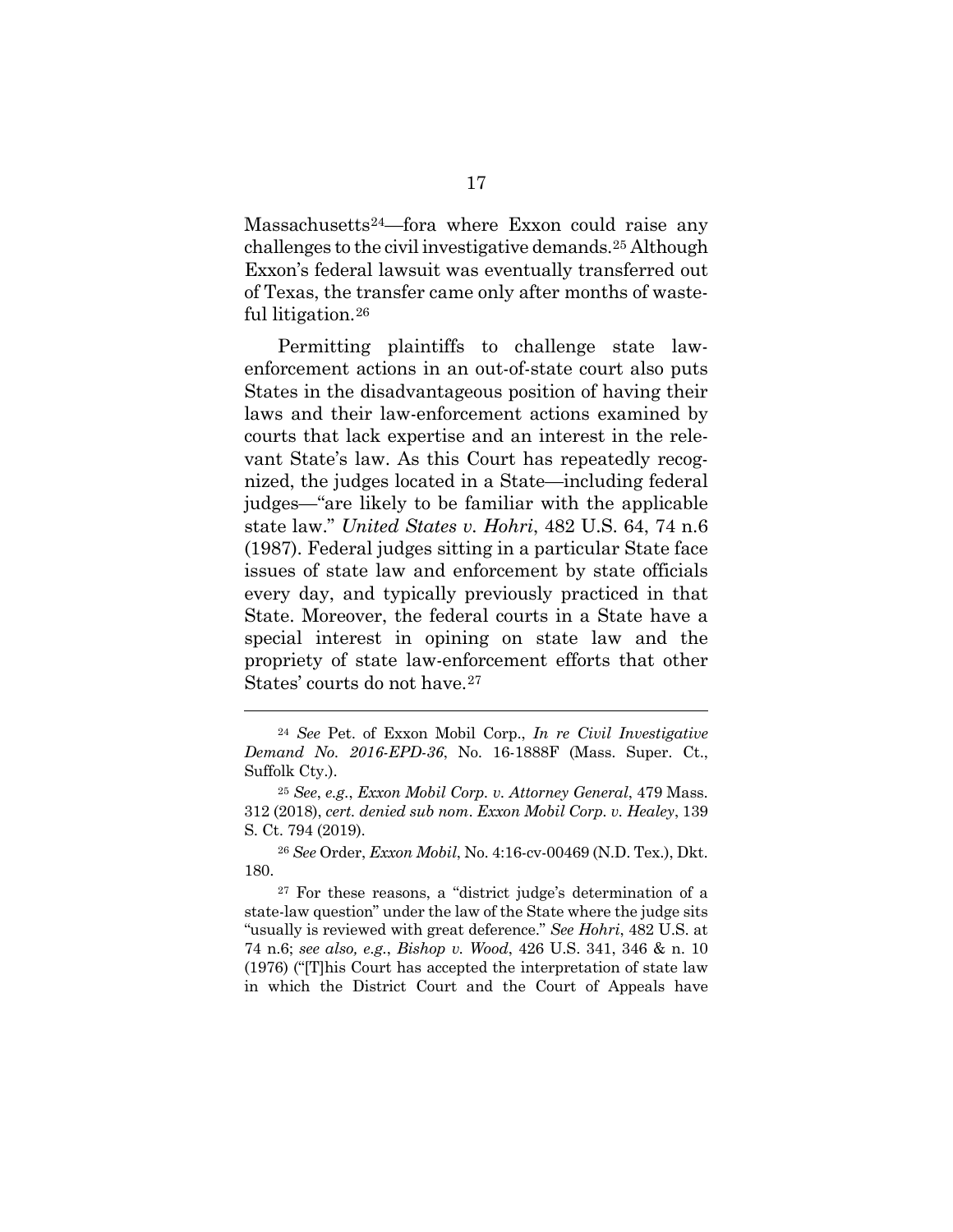Here, for example, respondents' challenge to the law-enforcement efforts of Attorney General Grewal would be best addressed not in Texas, but in New Jersey, where the federal courts have expertise and a stake in New Jersey law. And because there is pending parallel litigation in New Jersey in which respondents could raise any of the issues they have raised in Texas,[28](#page-25-0) respondents' Texas lawsuit appears to be an attempt to interfere with the examination of New Jersey law and law-enforcement efforts by the federal courts in New Jersey.

Where the forum State has "little legitimate interest in the claims in question," due process does not permit the State's courts to exercise their "coercive power" over a different State's officials. *See Bristol-Myers*, 137 S. Ct. at 1780. Indeed, "even if the forum State has a strong interest in applying its law to the controversy"—which is not the case here—"the Due Process Clause, acting as an instrument of interstate federalism, may sometimes act to divest the State of its power to render a valid judgment." *Id.* at 1780-81 (quoting *World-Wide Volkswagen*, 444 U.S. at 294).

Allowing suits against state officials in faraway courts imposes substantial burdens and expenses on state officials that the officials would not face in their own State's courts. Many federal courts do not permit

concurred even if an examination of the state-law issue without such guidance might have justified a different conclusion."); *Bernhardt v. Polygraphic Co. of Am.*, 350 U.S. 198, 204 (1956) ("Since the federal judge making those findings is from the Vermont bar, we give special weight to his statement of what the Vermont law is.").

<span id="page-25-0"></span><sup>28</sup> *See Defense Distributed v. Grewal*, No. 3:19-cv-4753 (D.N.J.); *see also Grewal v. Defense Distributed*, No. 2:18-cv-13248 (D.N.J.).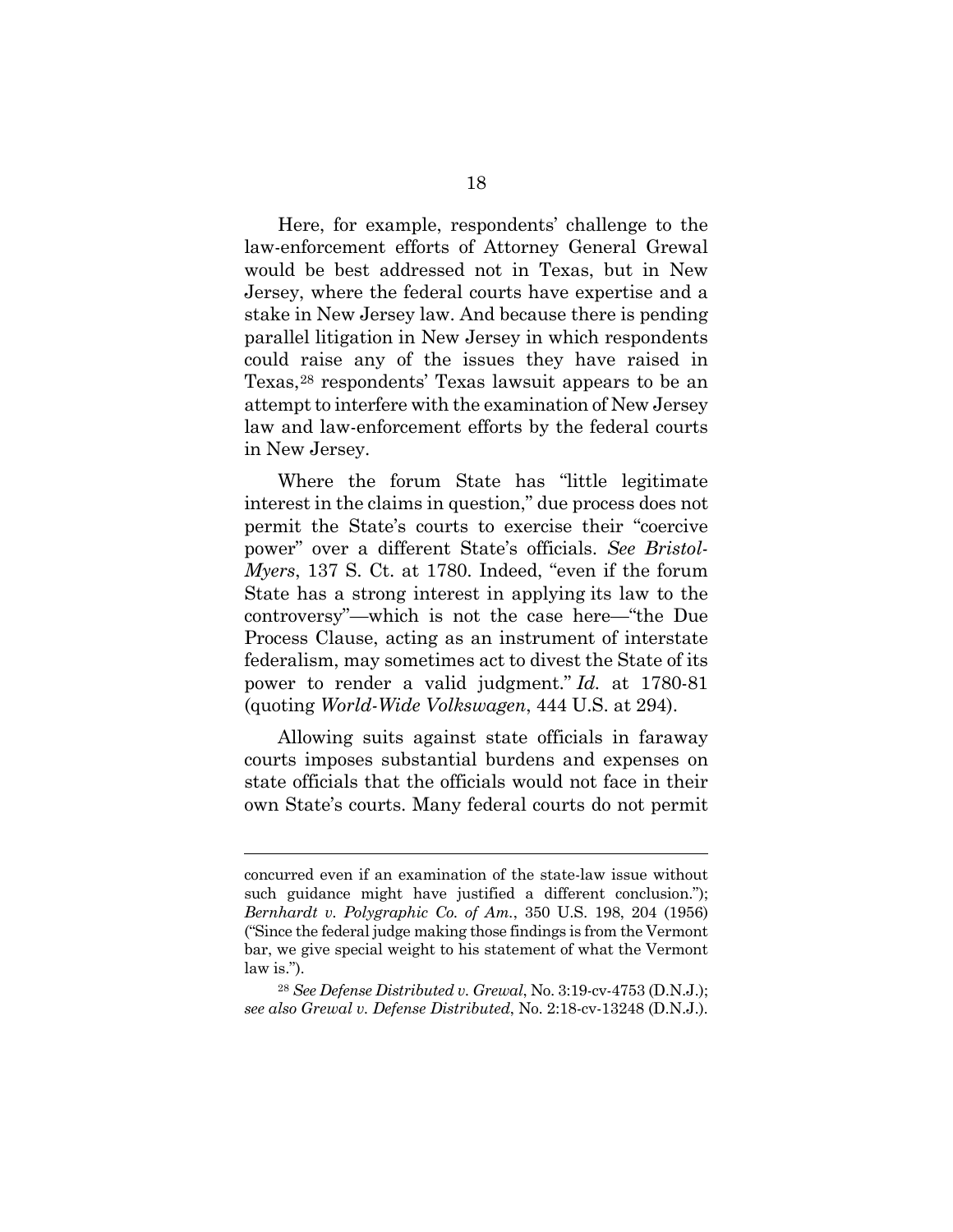attorneys from the offices of out-of-state Attorneys General to practice in their courts without being admitted there, and some courts also require association with local resident counsel that the State must pay. For instance, the Northern District of Texas requires local counsel, and the Western District of Texas gives judges discretion to require local counsel; in each case, the local counsel must be prepared "to present and argue the party's position at any hearing."[29](#page-26-0) Thus, New Jersey and the other States and localities whose officials were originally sued by respondents in this case—and New York and Massachusetts in ExxonMobil's case—were all required to retain experienced local counsel and pay them out of taxpayer dollars.

Finally, permitting courts to exercise personal jurisdiction over an out-of-state official who merely sends a cease-and-desist letter to enforce the law of his own State will have a destabilizing effect on state law. If a state official can be sued wherever the recipient of a cease-and-desist letter happens to reside, courts around the country will be drawn into the business of opining on the validity of other States' laws and the efforts of state officials to enforce those laws. And if suits to enjoin enforcement are brought by multiple recipients based in different States, then multiple courts could find themselves considering similar issues simultaneously, leading to duplicative lawsuits and a likelihood of inconsistent judgments. This risk is magnified in the internet age when businesses and other entities may be simultaneously operating online in many States—and violating many States' laws without a physical presence in any of those States.

<span id="page-26-0"></span><sup>29</sup> *See* N.D. Tex. Local Civ. R. 83.10; W.D. Tex. Local R. AT-2.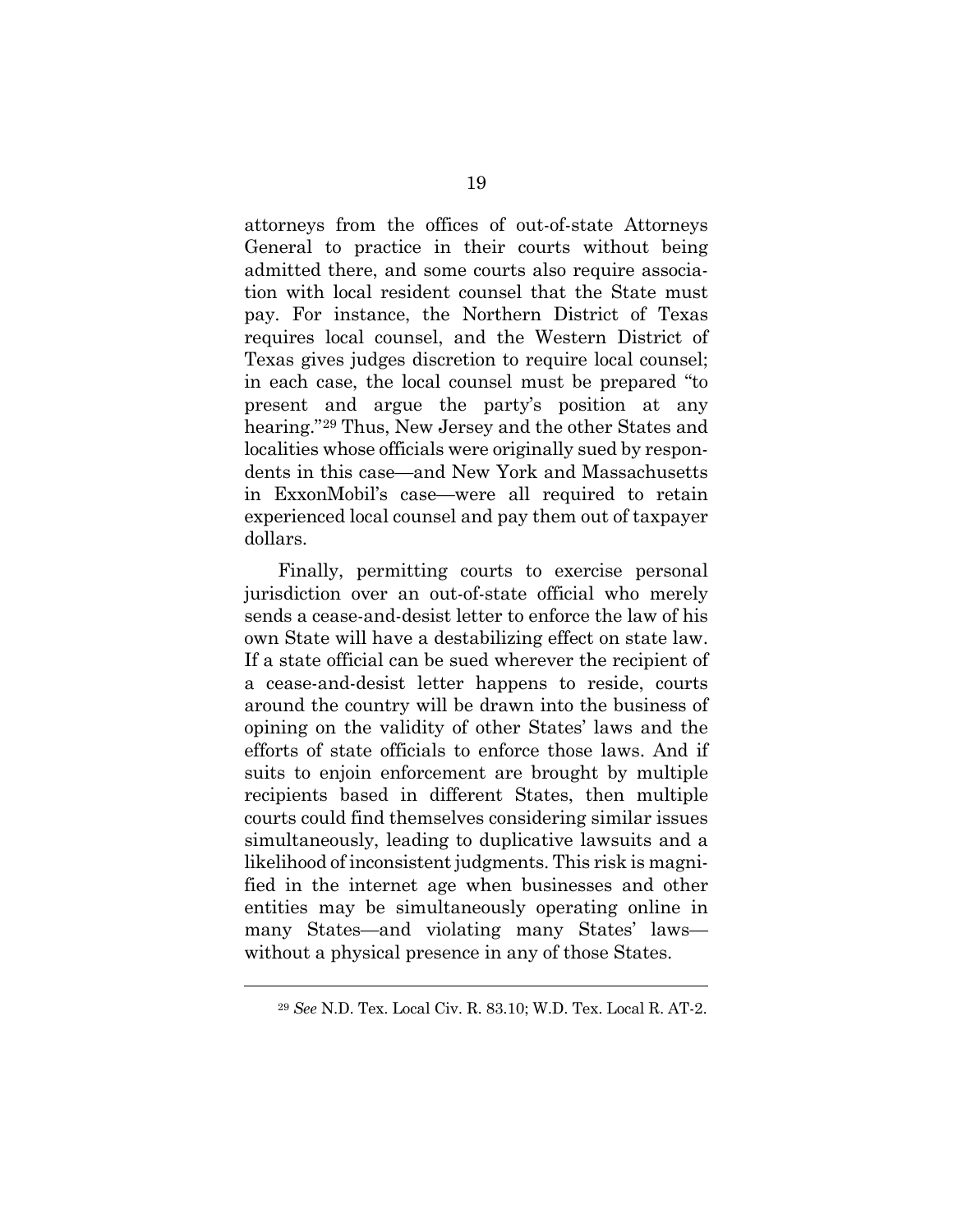If courts in different circuits ruled on the same legal issues in these cases, circuit splits could result. Circuit splits on issues of federal law could be resolved only in this Court. And circuit splits on issues of *state* law could be resolved only by the enforcing State's highest court, through the procedure of certification or through other litigation, which might well take a long time to complete. The likely result would be to add confusion and complication to state law-enforcement efforts, until the conflict could be resolved by the state's highest court.

This case illustrates the point. Shortly after the Texas district court initially dismissed the respondents' case against Attorney General Grewal for lack of personal jurisdiction, the respondents filed another lawsuit in the District of New Jersey, challenging the same New Jersey law at issue in this case. *See Defense Distributed v. Attorney General of N.J.*, 972 F.3d 193, 196-97 (3d Cir. 2020). If the Texas and New Jersey courts were to disagree about the validity of the New Jersey law, only this Court could resolve the conflict; and if they were to disagree on the meaning of the New Jersey law, only the New Jersey Supreme Court could resolve that conflict. The prospect of such delay and confusion counsels heavily against the Fifth Circuit's ruling that would give the Texas federal district court in this case personal jurisdiction over the New Jersey Attorney General.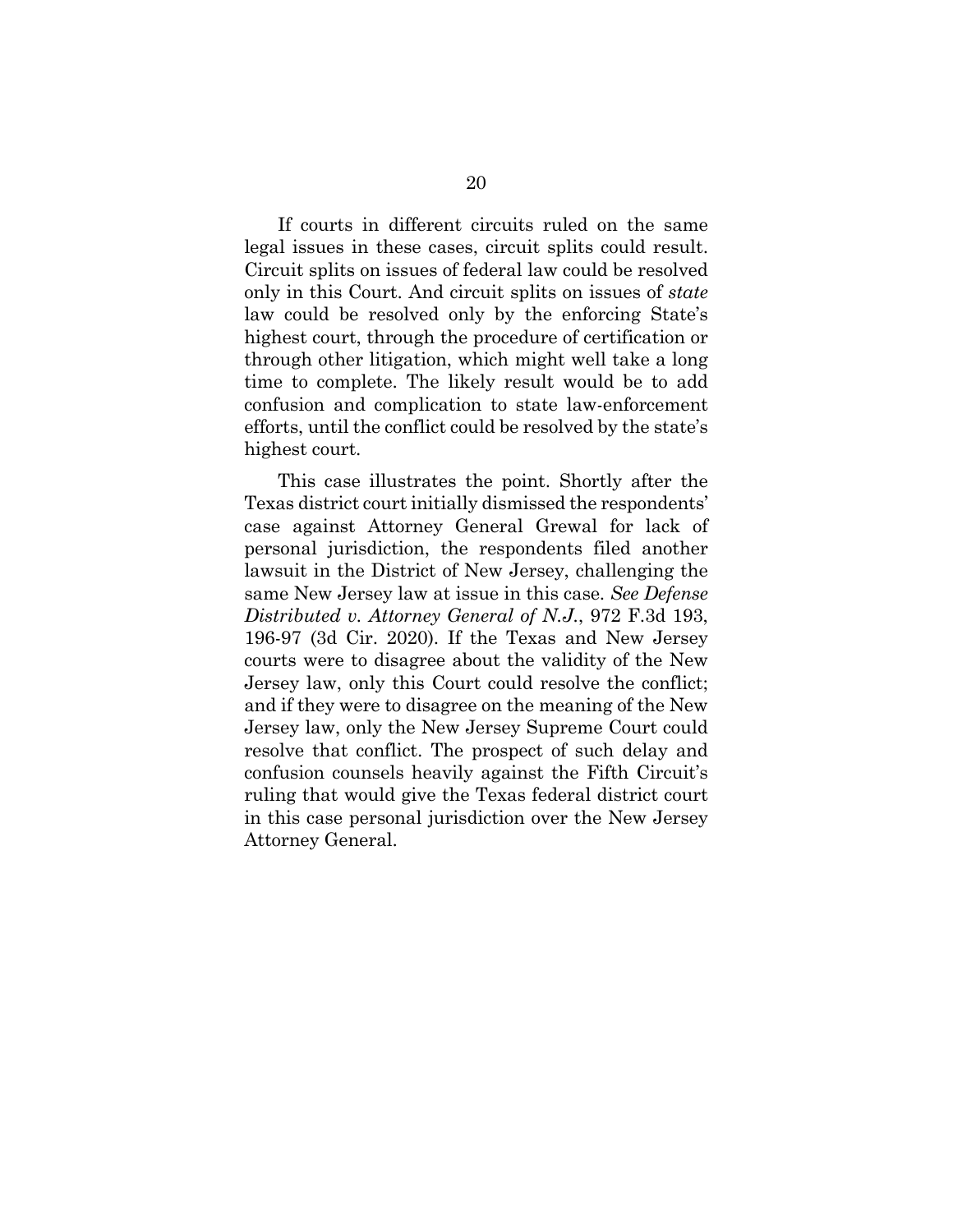#### **CONCLUSION**

<span id="page-28-0"></span>For all these reasons and those stated in the petition for a writ of certiorari, the petition should be granted.

Respectfully submitted,

LETITIA JAMES  *Attorney General State of New York* BARBARA D. UNDERWOOD\* *Solicitor General* ANISHA S. DASGUPTA *Deputy Solicitor General* PHILIP J. LEVITZ *Assistant Solicitor General*  barbara.underwood@ag.ny.gov

February 2021 \* *Counsel of Record*

(*Counsel listing continues on next page.*)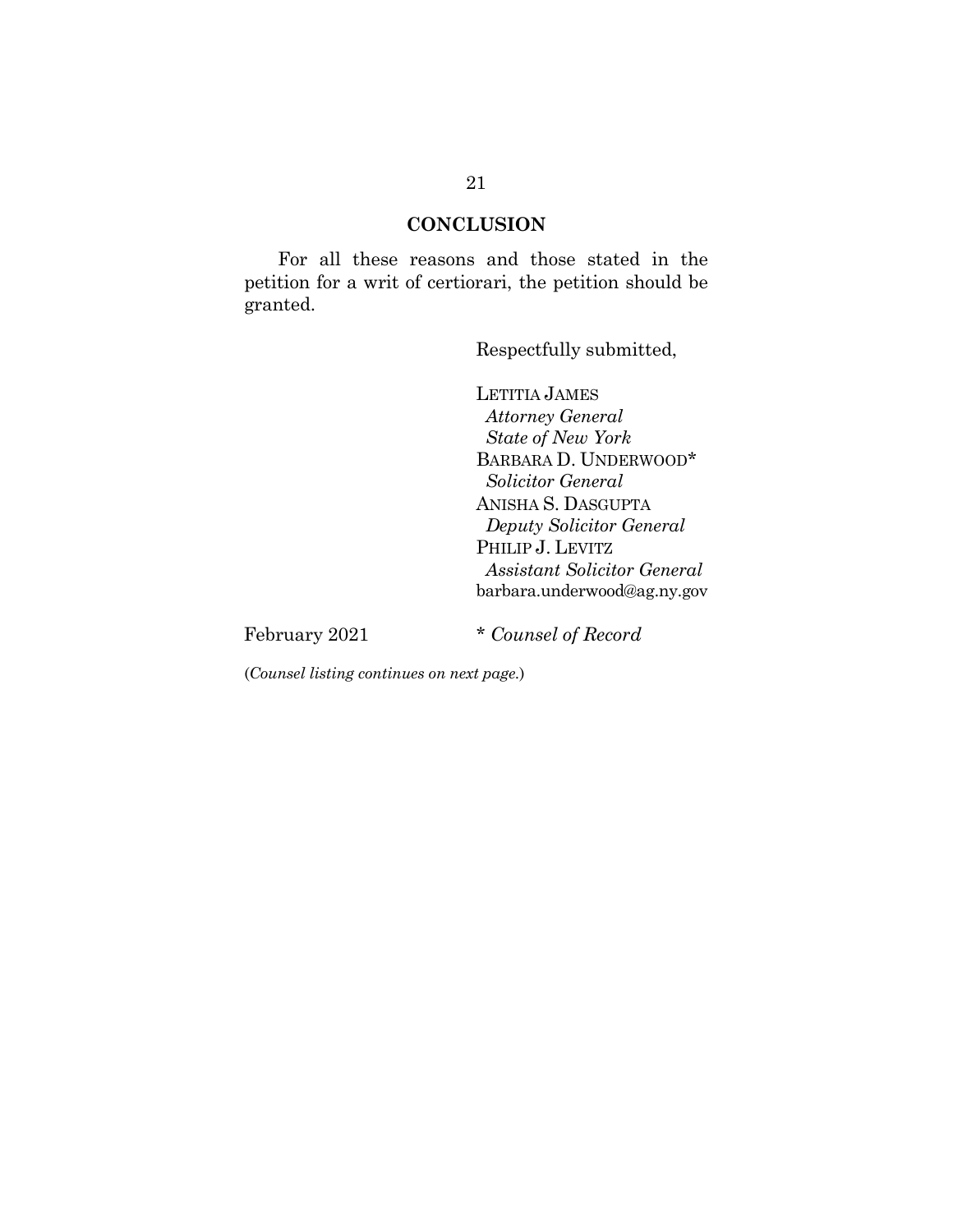### 22

XAVIER BECERRA  *Attorney General State of California* 1300 I St. Sacramento, CA 95814

PHILIP J. WEISER  *Attorney General State of Colorado* 1300 Broadway Denver, CO 80203

WILLIAM TONG  *Attorney General State of Connecticut* 165 Capitol Ave. Hartford, CT 06106

KATHLEEN JENNINGS  *Attorney General State of Delaware* 820 N. French St. Wilmington, DE 19801

CLARE E. CONNORS  *Attorney General State of Hawai'i*  425 Queen St. Honolulu, HI 96813

KWAME RAOUL  *Attorney General State of Illinois* 100 W. Randolph St., 12th Fl. 100 N. Carson St. Chicago, IL 60601

AARON M. FREY  *Attorney General State of Maine* 6 State House Station Augusta, ME 04333

BRIAN E. FROSH  *Attorney General State of Maryland* 200 Saint Paul Pl. Baltimore, MD 21202

MAURA HEALEY  *Attorney General Commonwealth of Massachusetts*  One Ashburton Pl. Boston, MA 02108

DANA NESSEL  *Attorney General State of Michigan* P.O. Box 30212 Lansing, MI 48909

KEITH ELLISON  *Attorney General State of Minnesota* 102 State Capitol 75 Rev. Dr. Martin Luther King Jr. Blvd. St. Paul, MN 55155

AARON D. FORD  *Attorney General State of Nevada* Carson City, NV 89701